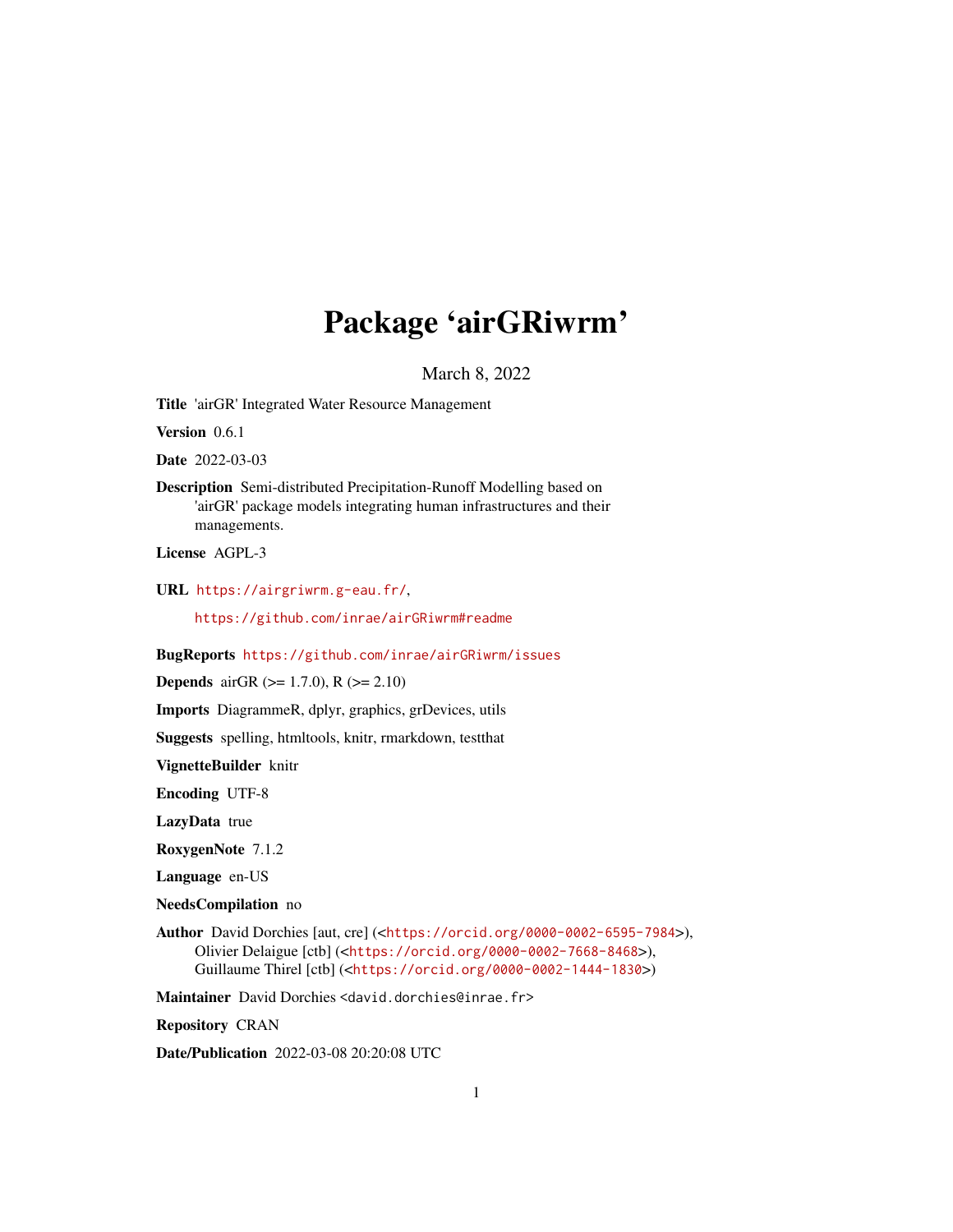## <span id="page-1-0"></span>R topics documented:

|       | $isNodeDown stream \ldots \ldots \ldots \ldots \ldots \ldots \ldots \ldots \ldots \ldots \ldots \ldots 20$ |    |
|-------|------------------------------------------------------------------------------------------------------------|----|
|       |                                                                                                            |    |
|       |                                                                                                            |    |
|       |                                                                                                            |    |
|       |                                                                                                            |    |
|       |                                                                                                            |    |
|       |                                                                                                            |    |
|       |                                                                                                            |    |
|       |                                                                                                            |    |
|       |                                                                                                            |    |
|       |                                                                                                            |    |
|       |                                                                                                            |    |
| Index |                                                                                                            | 32 |

Calibration.GRiwrmInputsModel

*Calibration of the parameters of one catchment or a network of subcatchments*

## Description

Calibration algorithm that optimizes the error criterion selected as objective function using the provided functions.

## Usage

```
## S3 method for class 'GRiwrmInputsModel'
Calibration(
  InputsModel,
 RunOptions,
  InputsCrit,
  CalibOptions,
  useUpstreamQsim = TRUE,
  ...
```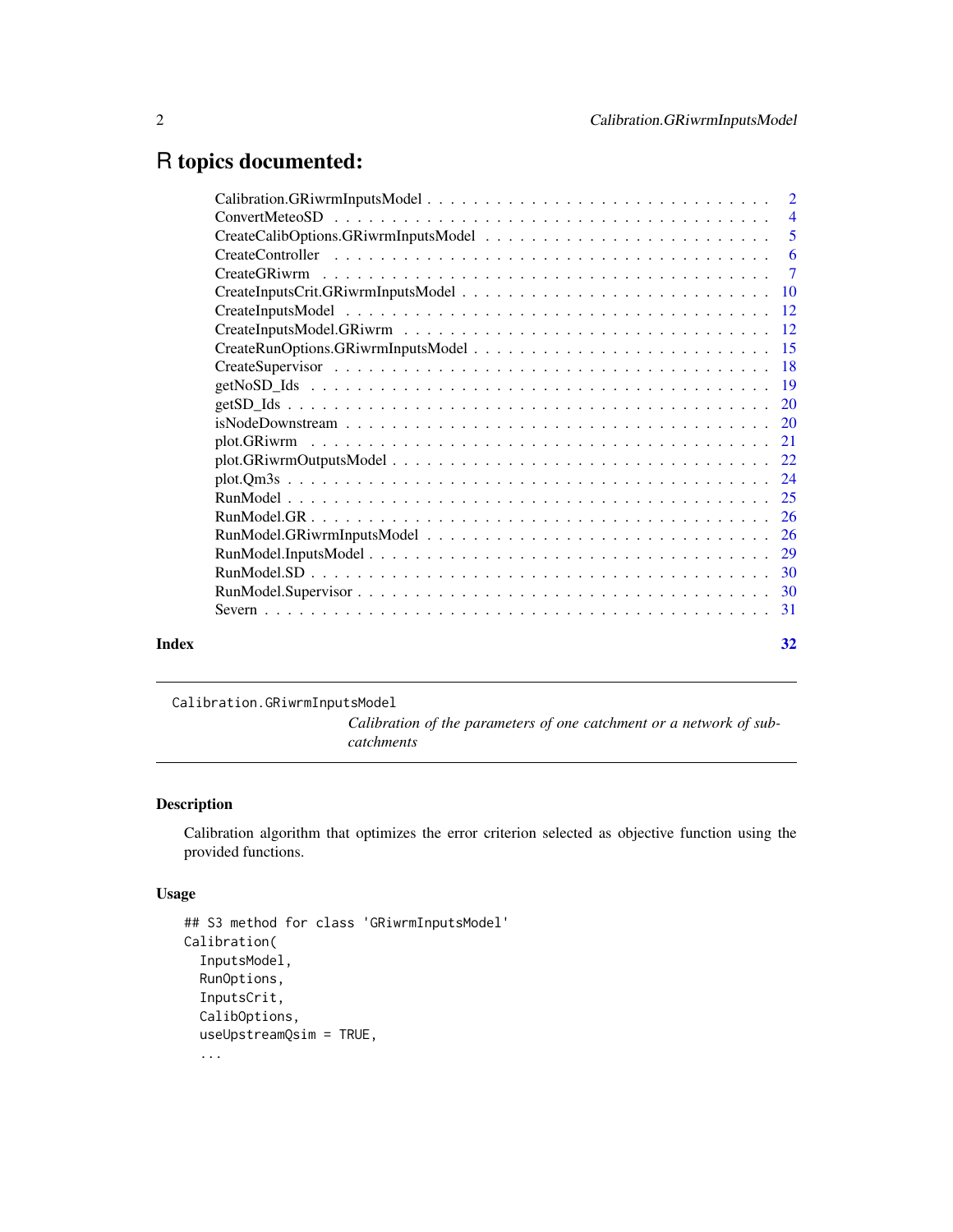```
## S3 method for class 'InputsModel'
Calibration(InputsModel, ...)
```

```
Calibration(InputsModel, ...)
```
#### **Arguments**

<span id="page-2-0"></span> $\mathcal{L}$ 

| InputsModel     | [object of class <i>InputsModel</i> or <i>GRiwrmInputsModel</i> ] see CreateInputsModel                       |
|-----------------|---------------------------------------------------------------------------------------------------------------|
| RunOptions      | [object of class <i>RunOptions</i> or <i>GRiwrmRunOptions</i> ] see CreateRunOptions                          |
| InputsCrit      | [object of class <i>InputsCrit</i> or <i>GRiwrmInputsCrit</i> ] see <i>CreateInputsCrit</i>                   |
| CalibOptions    | [object of class <i>CalibOptions</i> or <i>GRiwrmCalibOptions</i> ] see CreateCalibOptions<br>for details     |
| useUpstreamOsim |                                                                                                               |
|                 | boolean describing if simulated (TRUE) or observed (FALSE) flows are used for<br>calibration. Default is TRUE |
| $\cdot$         | further arguments passed to airGR::Calibration, see details                                                   |

## Details

This function can be used either for a catchment (with an *InputsModel* object) or for a network (with a *GRiwrmInputsModel* object)

Argument classes should be consistent to the usage:

- a InputsModel argument of class *InputsModel* must be followed by a RunOptions argument of class *RunOptions*, a InputsCrit argument of class *InputsCrit* and a CalibOptions of class *CalibOptions*
- – a InputsModel argument of class *GRiwrmInputsModel* must be followed by a RunOptions argument of class *GRiwrmRunOptions*, a InputsCrit argument of class *GRiwrmInputsCrit* and a CalibOptions of class *GRiwrmCalibOptions*

See the vignettes for examples.

## Value

Depending on the class of InputsModel argument (respectively InputsModel and GRiwrmInputsModel object), the returned value is respectively:

- a InputsCrit object (See [airGR::CreateInputsCrit\)](#page-0-0)
- a GRiwrmInputsCrit object which is a [list](#page-0-0) of InputsCrit objects with one item per modeled sub-catchment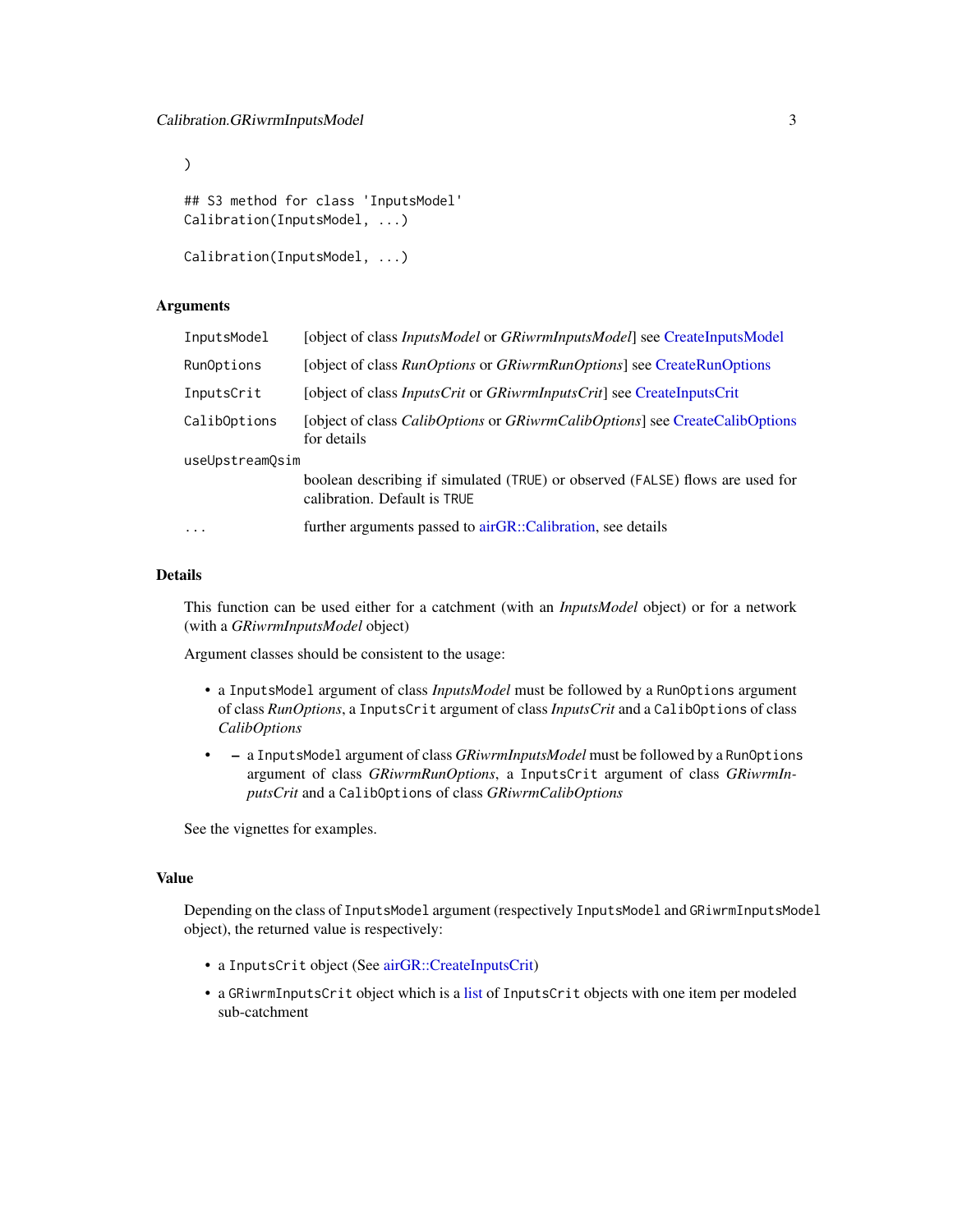<span id="page-3-0"></span>

Conversion of meteorological data from basin scale to sub-basin scale

## Usage

```
ConvertMeteoSD(x, ...)
## S3 method for class 'GRiwrm'
ConvertMeteoSD(x, meteo, ...)
## S3 method for class 'character'
ConvertMeteoSD(x, griwrm, meteo, ...)
## S3 method for class 'matrix'
ConvertMeteoSD(x, areas, temperature = FALSE, ...)
```
## Arguments

| $\mathsf{x}$ | either a GRiwrm network description (See CreateGRiwrm), a character id of a<br>node, or a matrix containing meteorological data |
|--------------|---------------------------------------------------------------------------------------------------------------------------------|
| .            | Parameters passed to the methods                                                                                                |
| meteo        | matrix or data. frame containing meteorological data. Its colnames should be<br>equal to the ID of the basins                   |
| griwrm       | GRiwrm object describing the semi-distributed network (See CreateGRiwrm)                                                        |
| areas        | numeric vector with the total area of the basin followed by the areas of the<br>upstream basins in km2                          |
| temperature  | logical TRUE if the meteorological data contain air temperature. If FALSE mini-<br>mum output values are bounded to zero        |

## Value

[matrix](#page-0-0) a matrix containing the converted meteorological data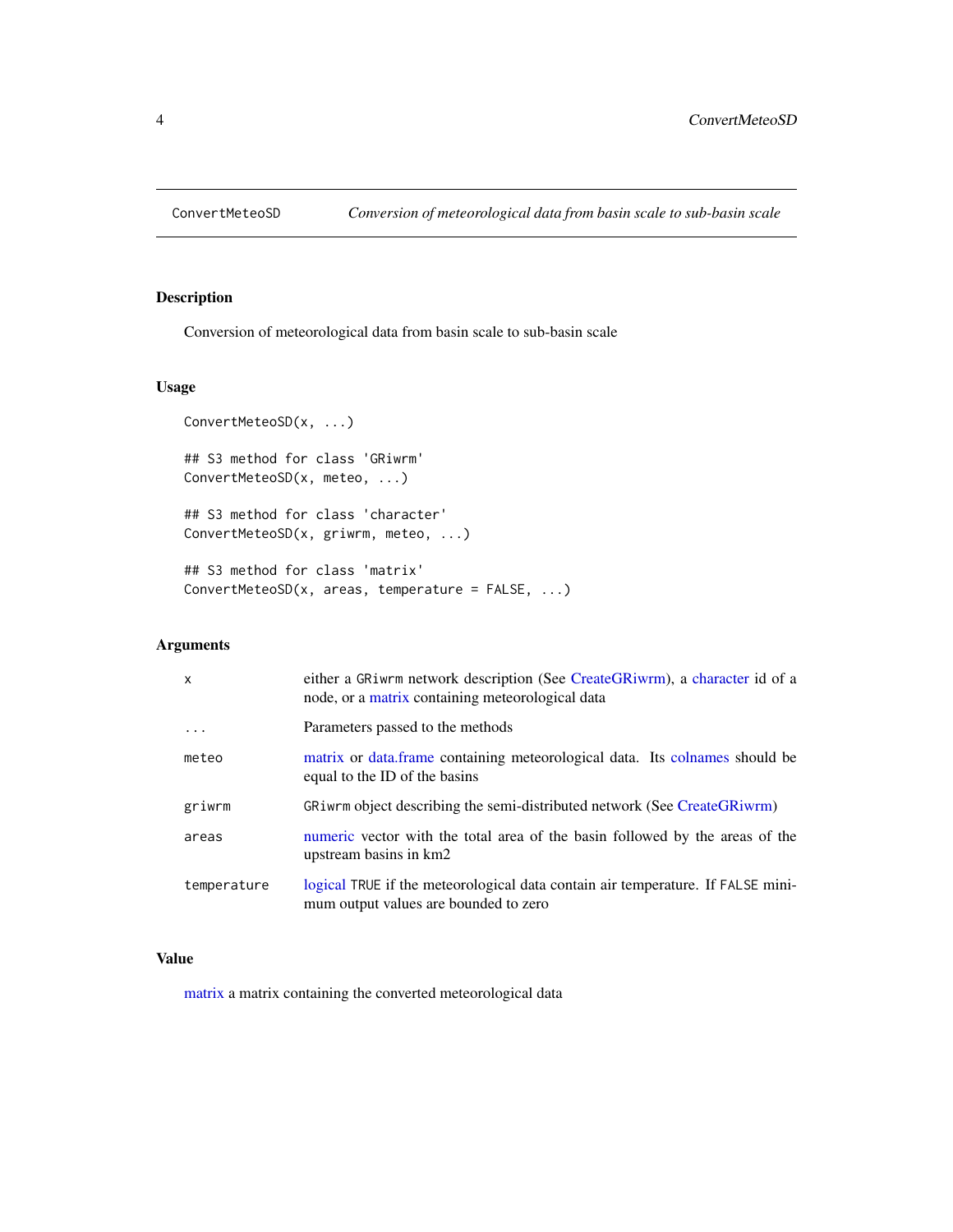<span id="page-4-0"></span>CreateCalibOptions.GRiwrmInputsModel *Creation of the CalibOptions object*

## <span id="page-4-1"></span>Description

This function can be used either for a catchment (with an *InputsModel* object) or for a network (with a *GRiwrmInputsModel* object)

#### Usage

```
## S3 method for class 'GRiwrmInputsModel'
CreateCalibOptions(x, ...)
CreateCalibOptions(x, ...)
## S3 method for class 'InputsModel'
CreateCalibOptions(x, ...)
## S3 method for class 'character'
CreateCalibOptions(x, ...)
## S3 method for class '`function`'
CreateCalibOptions(x, ...)
```
#### Arguments

| X.                      | For a single catchment, it can be an object of class <i>InputsModel</i> or a function                      |
|-------------------------|------------------------------------------------------------------------------------------------------------|
|                         | or a character corresponding to FUN_MOD (compliant with <b>airGR</b> call). For a                          |
|                         | network, it should be an object of class <i>GRiwrmInputsModel</i> . See CreateIn-<br>putsModel for details |
| $\cdot$ $\cdot$ $\cdot$ | arguments passed to airGR::CreateCalibOptions, see details                                                 |

#### Details

See [airGR::CreateCalibOptions](#page-0-0) documentation for a complete list of arguments.

With a *GRiwrmInputsModel* object, all arguments are applied on each sub-catchments of the network.

#### Value

Depending on the class of InputsModel argument (respectively InputsModel and GRiwrmInputsModel object), the returned value is respectively:

- a CalibOptions object (See [airGR::CreateCalibOptions\)](#page-0-0)
- a GRiwrmCalibOptions object which is a [list](#page-0-0) of CalibOptions object with one item per modeled sub-catchment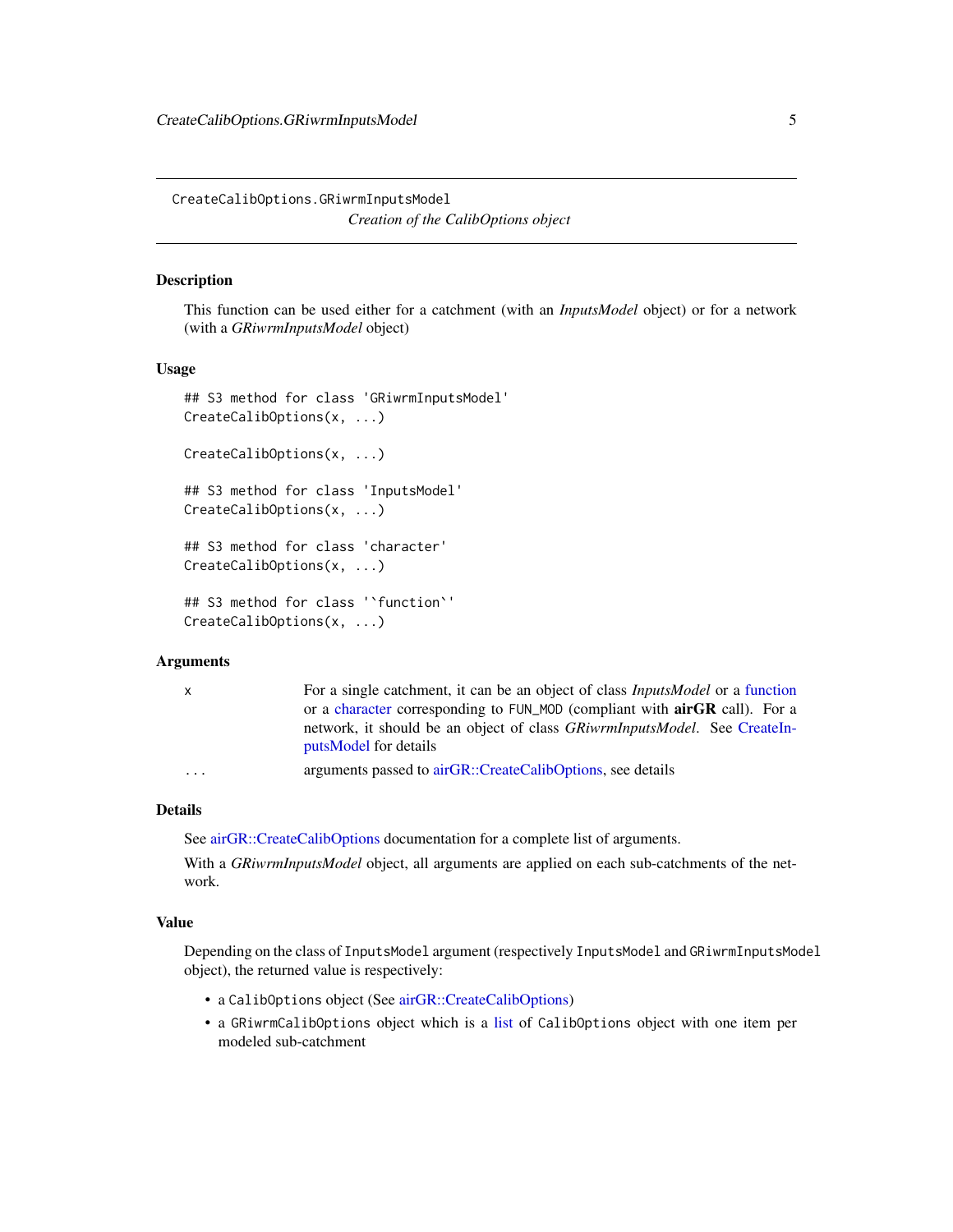<span id="page-5-1"></span><span id="page-5-0"></span>

Creation and adding of a controller in a supervisor

## Usage

CreateController(supervisor, ctrl.id, Y, U, FUN)

## Arguments

| supervisor | Supervisor object, see CreateSupervisor                                      |
|------------|------------------------------------------------------------------------------|
| ctrl.id    | character id of the controller (see Details)                                 |
| Y          | character location of the controlled and/or measured variables in the model. |
| U          | character location of the command variables in the model.                    |
| <b>FUN</b> | function controller logic which calculates U from Y (see Details)            |

#### Details

The ctrl.id is a unique id for finding the controller in the supervisor. If a controller with the same id already exists, it is overwritten by this new one.

FUN should be a function with one [numeric](#page-0-0) parameter. This parameter will receive the measured values of at Y locations as input for the previous time step and returns calculated U. These U will then be applied at their location for the current time step of calculation of the model.

## Value

a Controller object which is a list with the following items:

- id [character:](#page-0-0) the controller identifier
- U [matrix:](#page-0-0) the list of controls for command variables with each column being the location of the variables and the rows being the values of the variable for the current time steps (empty by default)
- Unames [character:](#page-0-0) location of the command variables
- Y [matrix:](#page-0-0) the lists of controls for controlled variables with each column being the location of the variables and the rows being the values of the variable for the current time steps (empty by default)
- Ynames [character:](#page-0-0) location of the controlled variables
- FUN [function:](#page-0-0) controller logic which calculates U from Y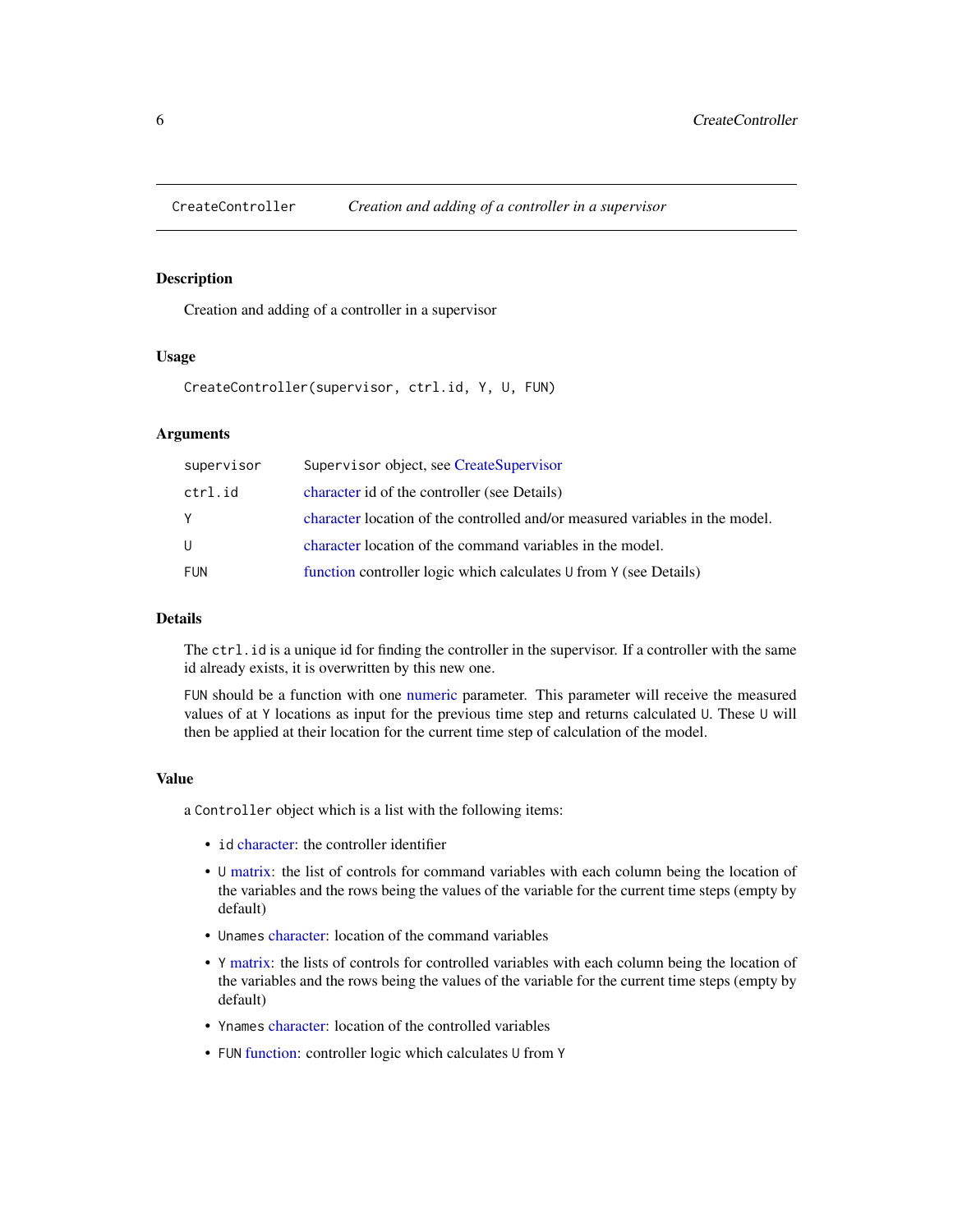## <span id="page-6-0"></span>CreateGRiwrm 7

#### Examples

```
# First create a Supervisor from a model
data(Severn)
nodes <- Severn$BasinsInfo[, c("gauge_id", "downstream_id", "distance_downstream", "area")]
nodes$model <- "RunModel_GR4J"
griwrm <- CreateGRiwrm(nodes,
                 list(id = "gauge_id",
                      down = "downstream_id",
                      length = "distance_downstream"))
BasinsObs <- Severn$BasinsObs
DatesR <- BasinsObs[[1]]$DatesR
PrecipTot <- cbind(sapply(BasinsObs, function(x) {x$precipitation}))
PotEvapTot <- cbind(sapply(BasinsObs, function(x) {x$peti}))
Qobs <- cbind(sapply(BasinsObs, function(x) {x$discharge_spec}))
Precip <- ConvertMeteoSD(griwrm, PrecipTot)
PotEvap <- ConvertMeteoSD(griwrm, PotEvapTot)
InputsModel <- CreateInputsModel(griwrm, DatesR, Precip, PotEvap, Qobs)
sv <- CreateSupervisor(InputsModel)
# A controller which usually releases 0.1 m3/s and provides
# extra release if the downstream flow is below 0.5 m3/s
logicDamRelease <- function(Y) max(0.5 - Y[1], 0.1)
CreateController(sv, "DamRelease", Y = c("54001"), U = c("54095"), FUN = logicDamRelease)
```
<span id="page-6-1"></span>

| CreateGRiwrm | Generation of a network description containing all hydraulic nodes |
|--------------|--------------------------------------------------------------------|
|              | and the description of their connections                           |

## Description

Generation of a network description containing all hydraulic nodes and the description of their connections

#### Usage

```
CreateGRiwrm(
   db,
  \text{cols} = \text{list}(\text{id} = \text{"id", down} = \text{"down", length} = \text{"length", model} = \text{"model", area} ="area"),
  keep_all = FALSE
)
```
#### Arguments

| db   | data.frame description of the network (See details)                                                                                                          |
|------|--------------------------------------------------------------------------------------------------------------------------------------------------------------|
| cols | list or vector columns of db. By default, mandatory column names are: id, down,<br>length. Other names can be handled with a named list or vector containing |
|      | items defined as "required name" = "column name in db"                                                                                                       |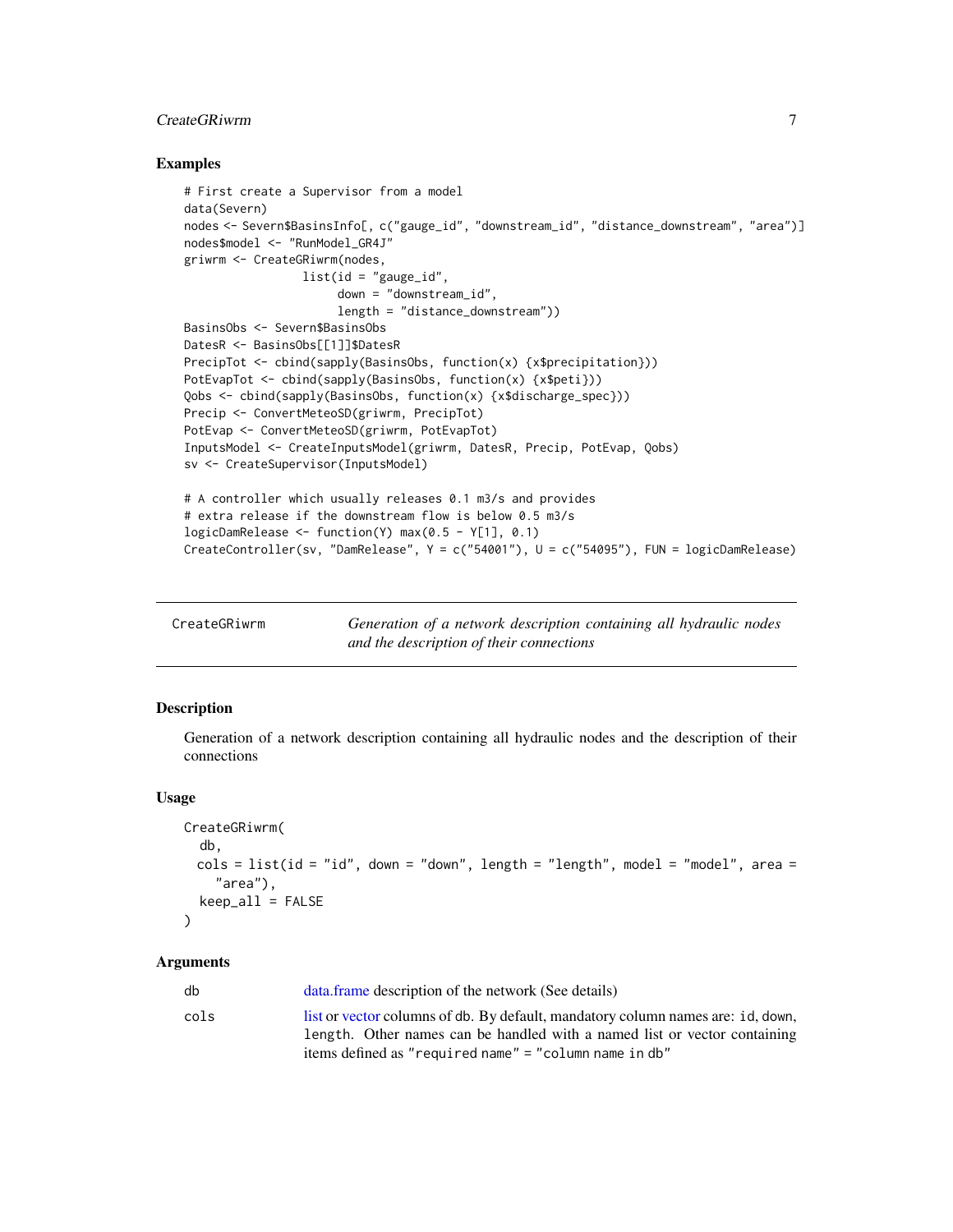<span id="page-7-0"></span>keep\_all [logical](#page-0-0) indicating if all columns of db should be kept or if only columns defined in cols should be kept

#### Details

db is a [data.frame](#page-0-0) which at least contains in its columns:

- a node identifier (column id),
- the identifier and the hydraulic distance to the downstream node [\(character](#page-0-0) columns down and [numeric](#page-0-0) columns length in km). The last downstream node should have fields down and length set to NA,
- the area of the basin [\(numeric](#page-0-0) column area in km2)
- the hydrological model to use if necessary [\(character](#page-0-0) column model) [\(NA](#page-0-0) for using observed flow instead of a runoff model output)

#### Value

[data.frame](#page-0-0) of class GRiwrm describing the airGR semi-distributed model network, with each line corresponding to a location on the river network and with the following columns:

- id [\(character\)](#page-0-0): node identifier
- down [\(character\)](#page-0-0): identifier of the node downstream of the current node [\(NA](#page-0-0) for the most downstream node)
- length [\(numeric\)](#page-0-0): hydraulic distance to the downstream node in km [\(NA](#page-0-0) for the most downstream node)
- area [\(numeric\)](#page-0-0): total area of the basin starting from the current node location in km2
- model [\(character\)](#page-0-0): hydrological model to use if necessary [\(NA](#page-0-0) for using observed flow instead of a runoff model output)

#### Examples

```
###################################################################
# Run the `airGR::RunModel_Lag` example in the GRiwrm fashion way #
# Simulation of a reservoir with a purpose of low-flow mitigation #
###################################################################
## ---- preparation of the InputsModel object
## loading package and catchment data
library(airGRiwrm)
data(L0123001)
## ---- specifications of the reservoir
## the reservoir withdraws 1 m3/s when it's possible considering the flow observed in the basin
Qupstream <- matrix(-sapply(BasinObs$Qls / 1000 - 1, function(x) {
 min(1, max(0, x, n a.rm = TRUE))}), ncol = 1)
```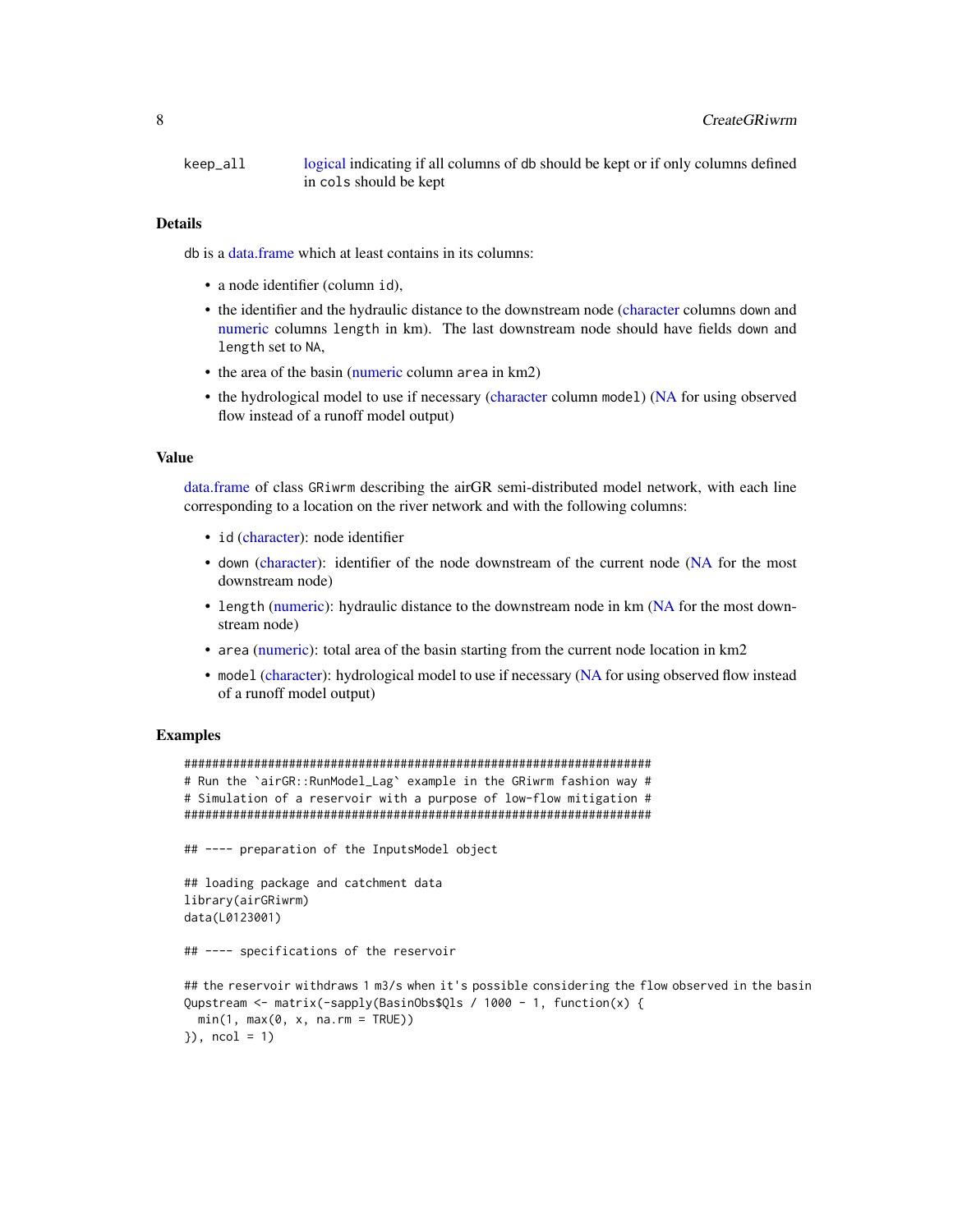## CreateGRiwrm 9

```
## except between July and September when the reservoir releases 3 m3/s for low-flow mitigation
month <- as.numeric(format(BasinObs$DatesR, "%m"))
Qupstream[month >= 7 & month <= 9] <- 3Qupstream <- Qupstream * 86400 ## Conversion in m3/day
## the reservoir is not an upstream subcachment: its areas is NA
BasinAreas <- c(NA, BasinInfo$BasinArea)
## delay time between the reservoir and the catchment outlet is 2 days and the distance is 150 km
LengthHydro <- 150
## with a delay of 2 days for 150 km, the flow velocity is 75 km per day
Velocity <- (LengthHydro * 1e3 / 2) / (24 * 60 * 60) ## Conversion km/day -> m/s
# This example is a network of 2 nodes which can be describe like this:
db <- data.frame(id = c("Reservoir", "GaugingDown"),
                 length = c(LengthHydro, NA),
                 down = c("GaugingDown", NA),
                 area = c(NA, BasinInfo$BasinArea),
                 model = c(NA, "RunModel_GR4J"),
                 stringsAsFactors = FALSE)
# Create GRiwrm object from the data.frame
griwrm <- CreateGRiwrm(db)
str(griwrm)
# Formatting observations for the hydrological models
# Each input data should be a matrix or a data.frame with the good id in the name of the column
Precip <- matrix(BasinObs$P, ncol = 1)
colnames(Precip) <- "GaugingDown"
PotEvap <- matrix(BasinObs$E, ncol = 1)
colnames(PotEvap) <- "GaugingDown"
# Observed flows contain flows that are directly injected in the model
Qobs = matrix(Qupstream, ncol = 1)
colnames(Qobs) <- "Reservoir"
# Creation of the GRiwrmInputsModel object (= a named list of InputsModel objects)
InputsModels <- CreateInputsModel(griwrm,
                            DatesR = BasinObs$DatesR,
                            Precip = Precip,
                            PotEvap = PotEvap,
                            Qobs = Qobs)
str(InputsModels)
## run period selection
Ind_Run <- seq(which(format(BasinObs$DatesR, format = "%Y-%m-%d")=="1990-01-01"),
               which(format(BasinObs$DatesR, format = "%Y-%m-%d")=="1999-12-31"))
# Creation of the GriwmRunOptions object
RunOptions <- CreateRunOptions(InputsModels,
                                IndPeriod_Run = Ind_Run)
str(RunOptions)
```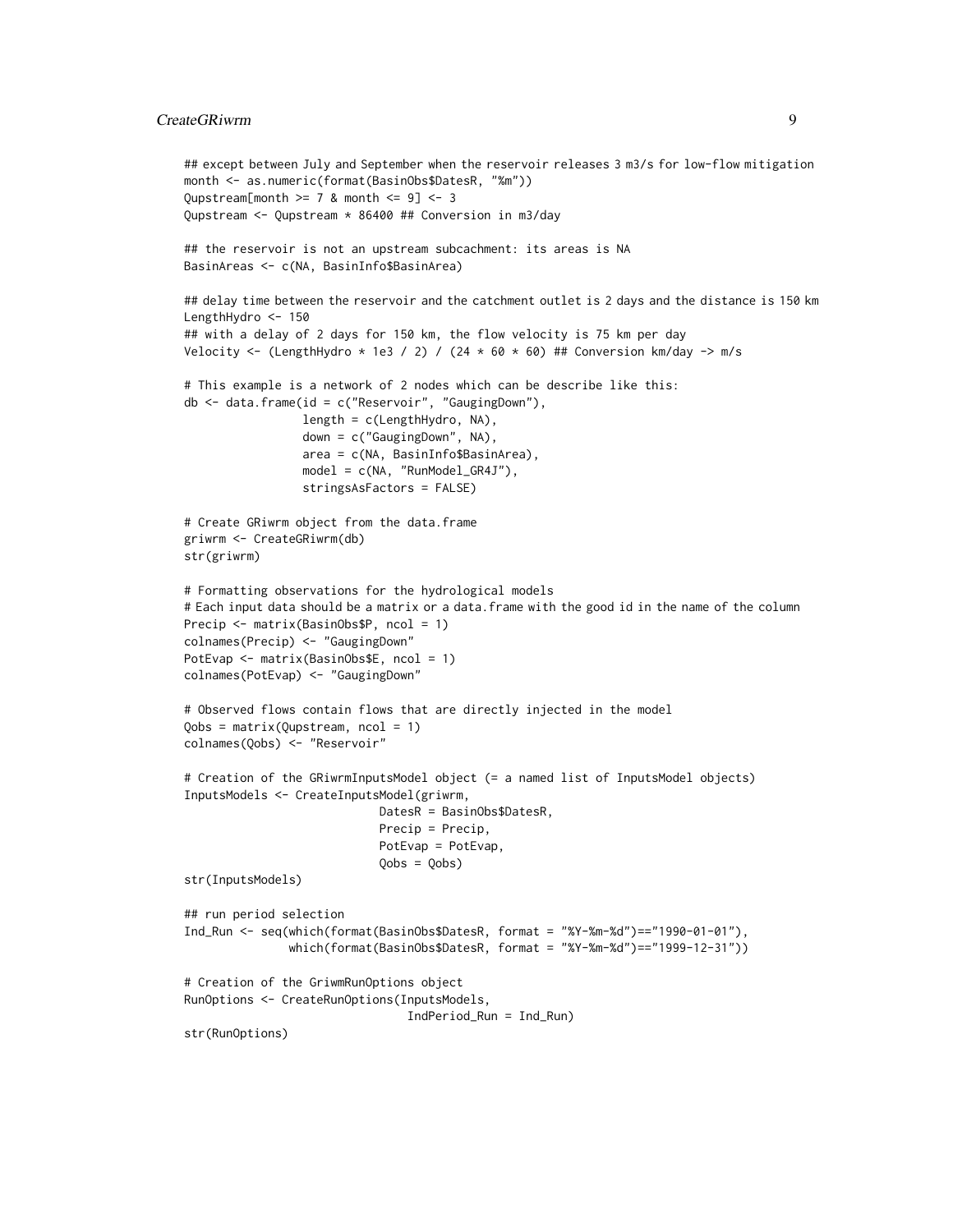```
# Parameters of the SD models should be encapsulated in a named list
ParamGR4J <- c(X1 = 257.238, X2 = 1.012, X3 = 88.235, X4 = 2.208)
Param <- list(`GaugingDown` = c(Velocity, ParamGR4J))
# RunModel for the whole network
OutputsModels <- RunModel(InputsModels,
                          RunOptions = RunOptions,
                          Param = Param)
str(OutputsModels)
# Compare Simulation with reservoir and observation of natural flow
plot(OutputsModels, data.frame(GaugingDown = BasinObs$Qmm[Ind_Run]))
```

```
CreateInputsCrit.GRiwrmInputsModel
```
*Creation of the InputsCrit object required to the* ErrorCrit *functions*

## <span id="page-9-1"></span>Description

This function can be used either for a catchment (with an *InputsModel* object) or for a network (with a *GRiwrmInputsModel* object)

#### Usage

```
## S3 method for class 'GRiwrmInputsModel'
CreateInputsCrit(
  InputsModel,
  FUN_CRIT = ErrorCrit_NSE,
  RunOptions,
  Obs,
  AprioriIds = NULL,
  k = 0.15,
  AprCelerity = 1,
  ...
)
## S3 method for class 'InputsModel'
CreateInputsCrit(InputsModel, FUN_CRIT, ...)
```

```
CreateInputsCrit(InputsModel, ...)
```
## Arguments

| InputsModel | object of class <i>InputsModel</i> or <i>GRiwrmInputsModel</i> . See CreateInputsModel                     |
|-------------|------------------------------------------------------------------------------------------------------------|
| FUN CRIT    | [function (atomic or list)] error criterion function (e.g. airGR::ErrorCrit RMSE,<br>airGR::ErrorCrit NSE) |
| RunOptions  | object of class <i>RunOptions</i> or <i>GRiwrmRunOptions</i> , see CreateRunOptions                        |

<span id="page-9-0"></span>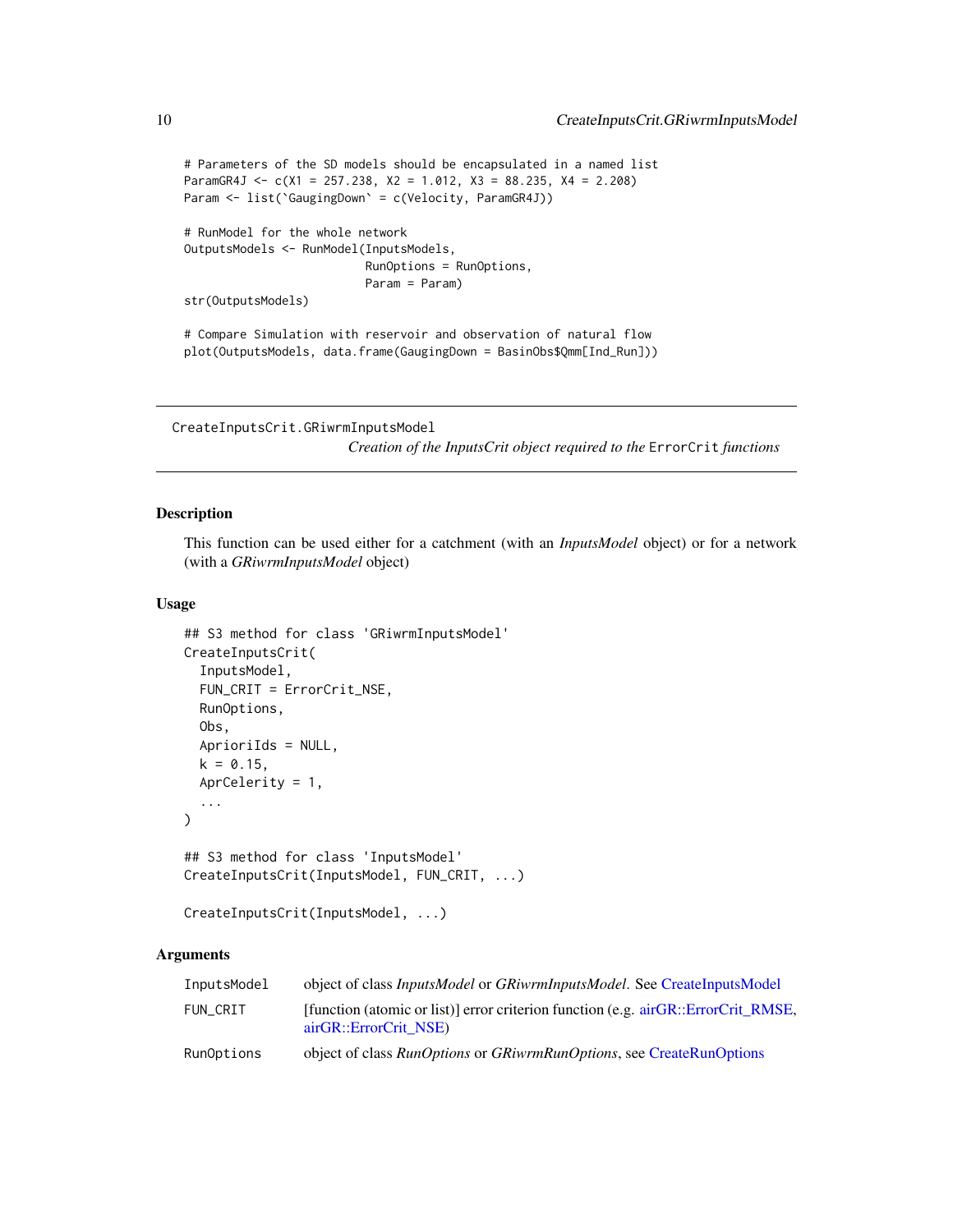#### <span id="page-10-0"></span>CreateInputsCrit.GRiwrmInputsModel 11

| 0bs         | numeric, matrix or data, frame series of observed flows, see details                                                |
|-------------|---------------------------------------------------------------------------------------------------------------------|
| AprioriIds  | (optional) named list or named vector of character used for the parameter regu-<br>larization (see details)         |
| k           | (optional) numeric weight coefficient used in the parameter regularization (See<br>airGR::CreateInputsCrit_Lavenne) |
| AprCelerity | (optional) numeric Default celerity used as a priori parameter for upstream catch-<br>ments                         |
| $\ddotsc$   | arguments passed to airGR::CreateInputsCrit, see details                                                            |

#### Details

See [airGR::CreateInputsCrit](#page-0-0) documentation for a complete list of arguments.

Obs argument is equivalent to the same argument in [airGR::CreateInputsCrit](#page-0-0) except that it must be a [matrix](#page-0-0) or a [data.frame](#page-0-0) if InputsModel is a *GRiwrmInputsModel* object. Then, each column of the [matrix](#page-0-0) or [data.frame](#page-0-0) represents the observations of one of the simulated node with the name of the columns representing the id of each node.

With a *GRiwrmInputsModel* object, all arguments are applied on each sub-catchments of the network.

Parameter regularization consists of defining a priori parameters which are used in a composed criterion based on the formula proposed by Lavenne et al. (2019) (See [airGR::CreateInputsCrit\\_Lavenne\)](#page-0-0). The parameter AprioriIds allows to define which upstream sub-catchment is used for providing a priori parameters. Its format is as follows: AprioriIds <-c("Downstream sub-catchment 1"  $=$  "A priori upstream sub-catchment  $1$ ",...) where the quoted strings are the ids of the subcatchments. See vignettes for more details. The parameter AprCelerity is a default value used as a priori for the parameter 'Celerity' in case of an upstream catchment (without celerity parameter) is used as a priori catchment.

## Value

Depending on the class of InputsModel argument (respectively InputsModel and GRiwrmInputsModel object), the returned value is respectively:

- a InputsCrit object (See [airGR::CreateInputsCrit\)](#page-0-0)
- a GRiwrmInputsCrit object which is a [list](#page-0-0) of InputsCrit objects with one item per modeled sub-catchment

#### **References**

De Lavenne, A., Andréassian, V., Thirel, G., Ramos, M.-H., Perrin, C., 2019. A Regularization Approach to Improve the Sequential Calibration of a Semidistributed Hydrological Model. Water Resources Research 55, 8821–8839. doi: [10.1029/2018WR024266](https://doi.org/10.1029/2018WR024266)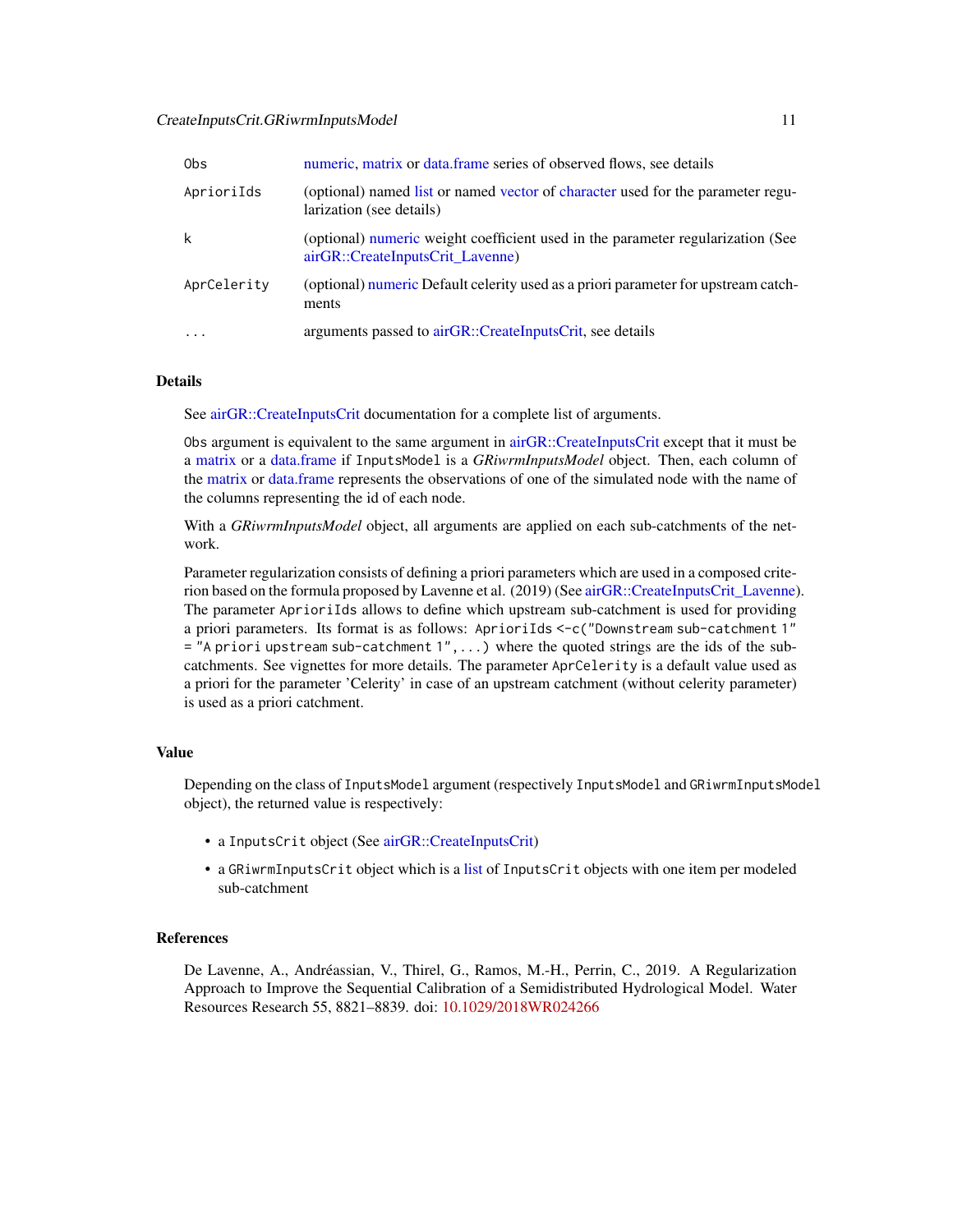<span id="page-11-1"></span><span id="page-11-0"></span>

See the methods [CreateInputsModel.GRiwrm](#page-11-2) for airGRiwrm and [airGR::CreateInputsModel](#page-0-0) for airGR.

#### Usage

```
CreateInputsModel(x, ...)
```
## Default S3 method: CreateInputsModel(x, ...)

#### Arguments

| X       | First parameter determining which InputsModel object is created |
|---------|-----------------------------------------------------------------|
| $\cdot$ | further arguments passed to or from other methods.              |

## Value

InputsModel or GRiwrmInputsObject object

```
CreateInputsModel.GRiwrm
```
*Creation of an InputsModel object for a* airGRiwrm *network*

## Description

Creation of an InputsModel object for a airGRiwrm network

## Usage

```
## S3 method for class 'GRiwrm'
CreateInputsModel(
  x,
 DatesR,
 Precip = NULL,
 PotEvap = NULL,
  Qobs = NULL,
  PrecipScale = TRUE,
  TempMean = NULL,
  TempMin = NULL,
```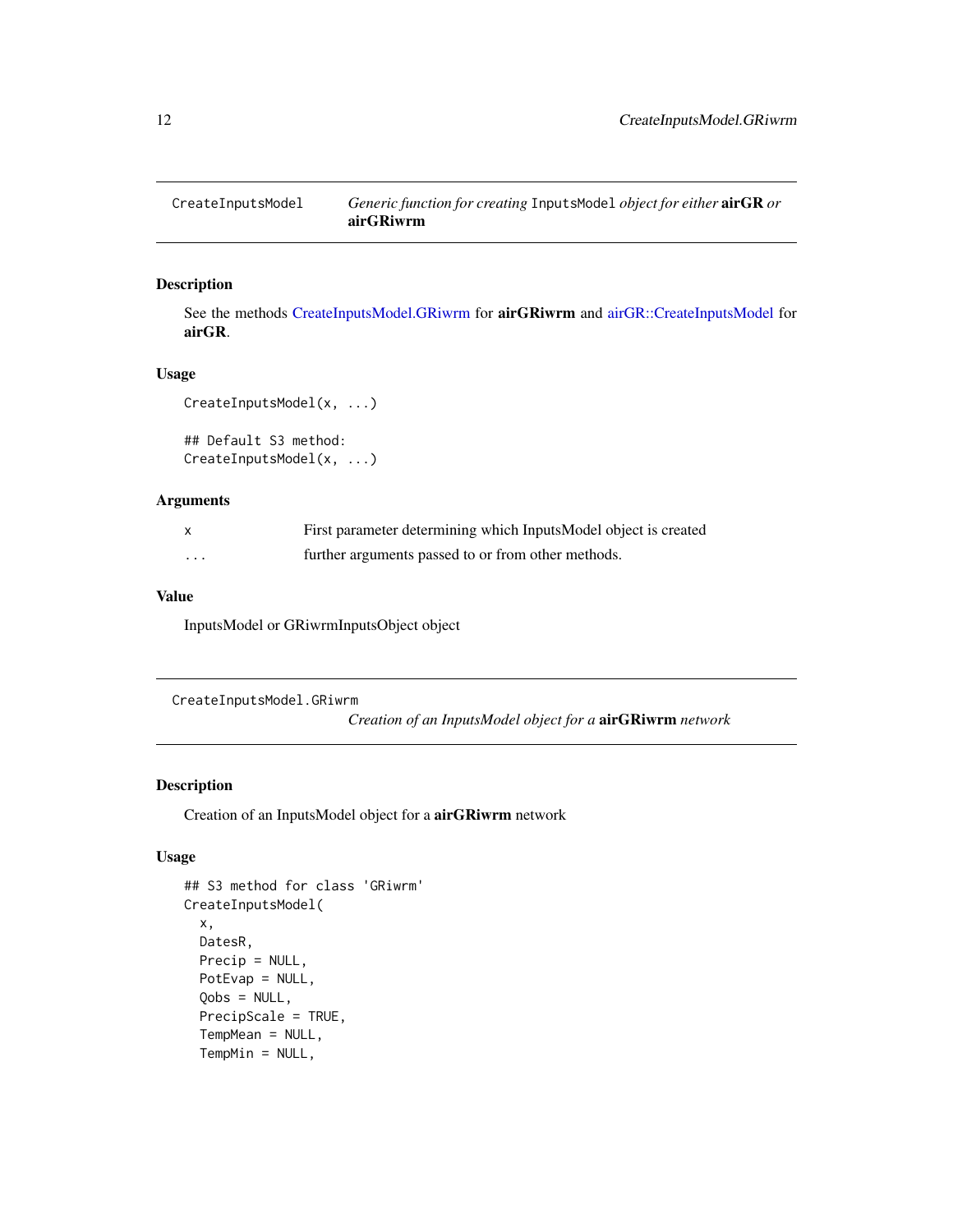```
TempMax = NULL,
ZInputs = NULL,
HypsoData = NULL,
NLayers = 5,
...
```
## Arguments

)

| X              | [GRiwrm object] diagram of the semi-distributed model (See CreateGRiwrm)                                                                                                                                                                                                   |
|----------------|----------------------------------------------------------------------------------------------------------------------------------------------------------------------------------------------------------------------------------------------------------------------------|
| DatesR         | <b>POSIXt</b> vector of dates                                                                                                                                                                                                                                              |
| Precip         | (optional) matrix or data.frame frame of numeric containing precipitation in<br>[mm per time step]. Column names correspond to node IDs                                                                                                                                    |
| PotEvap        | (optional) matrix or data.frame frame of numeric containing potential evapora-<br>tion [mm per time step]. Column names correspond to node IDs                                                                                                                             |
| Qobs           | (optional) matrix or data.frame frame of numeric containing observed flows in<br>[mm per time step]. Column names correspond to node IDs                                                                                                                                   |
| PrecipScale    | (optional) named vector of logical indicating if the mean of the precipitation<br>interpolated on the elevation layers must be kept or not, required to create Ce-<br>maNeige module inputs, default TRUE (the mean of the precipitation is kept to<br>the original value) |
| TempMean       | (optional) matrix or data.frame of time series of mean air temperature $[°C]$ , re-<br>quired to create the CemaNeige module inputs                                                                                                                                        |
| TempMin        | (optional) matrix or data.frame of time series of minimum air temperature $[^{\circ}C]$ ,<br>possibly used to create the CemaNeige module inputs                                                                                                                           |
| TempMax        | (optional) matrix or data.frame of time series of maximum air temperature $[^{\circ}C]$ ,<br>possibly used to create the CemaNeige module inputs                                                                                                                           |
| ZInputs        | (optional) named vector of numeric giving the mean elevation of the Precip and<br>Temp series (before extrapolation) [m], possibly used to create the CemaNeige<br>module input                                                                                            |
| HypsoData      | (optional) matrix or data.frame containing 101 numeric rows: min, q01 to q99<br>and max of catchment elevation distribution [m], if not defined a single elevation<br>is used for CemaNeige                                                                                |
| <b>NLavers</b> | (optional) named vector of numeric integer giving the number of elevation layers<br>requested -, required to create CemaNeige module inputs, default=5                                                                                                                     |
| $\cdots$       | used for compatibility with S3 methods                                                                                                                                                                                                                                     |

## Details

Meteorological data are needed for the nodes of the network that represent a catchment simulated by a rainfall-runoff model. Instead of [airGR::CreateInputsModel](#page-0-0) that has [numeric](#page-0-0) [vector](#page-0-0) as time series inputs, this function uses [matrix](#page-0-0) or [data.frame](#page-0-0) with the id of the sub-catchment as column names. For single values (ZInputs or NLayers), the function requires named [vector](#page-0-0) with the id of the sub-catchment as name item. If an argument is optional, only the column or the named item has to be provided.

See [airGR::CreateInputsModel](#page-0-0) documentation for details concerning each input.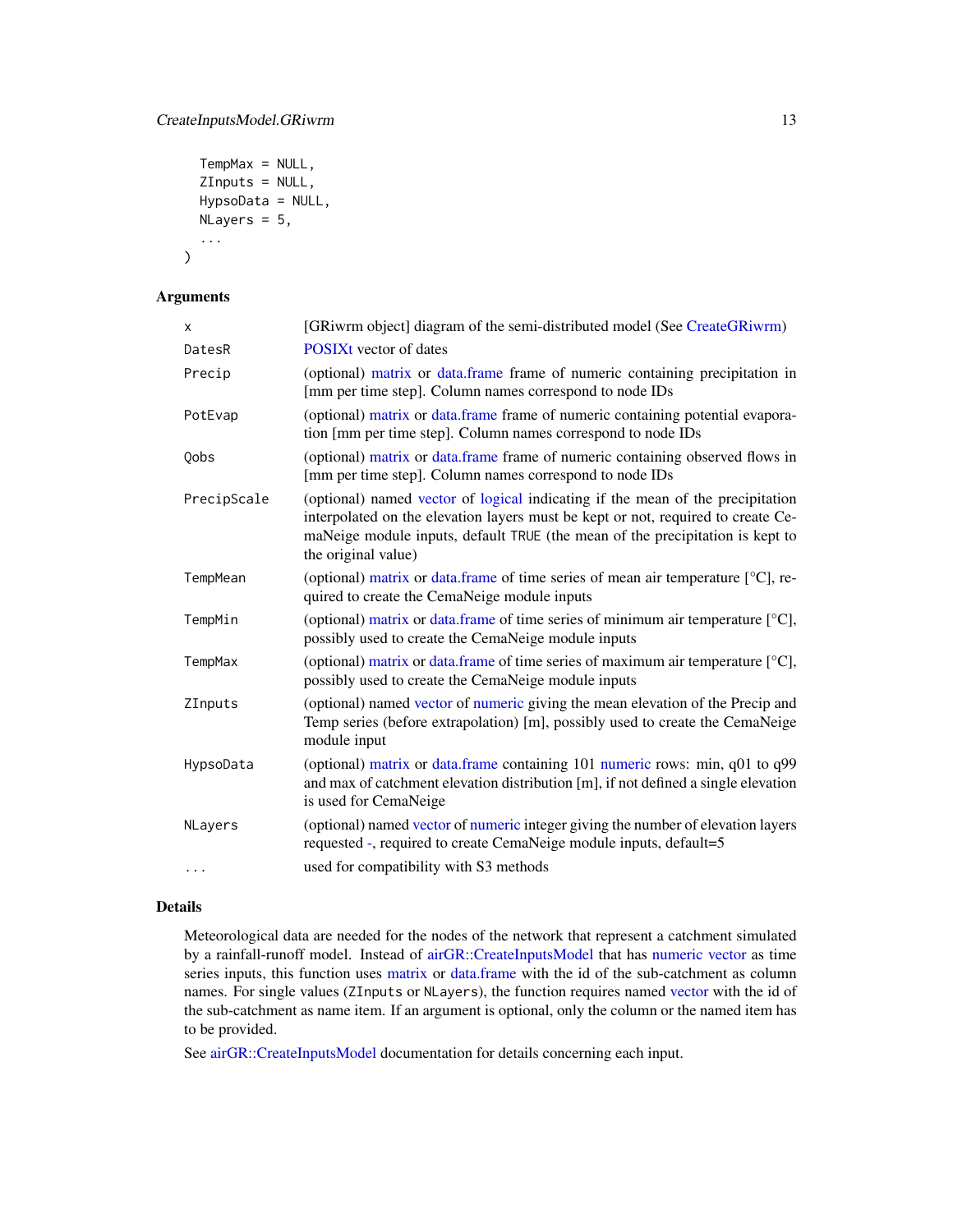#### <span id="page-13-0"></span>Value

A *GRiwrmInputsModel* object which is a list of *InputsModel* objects created by [airGR::CreateInputsModel](#page-0-0) with one item per modeled sub-catchment.

#### Examples

```
###################################################################
# Run the `airGR::RunModel_Lag` example in the GRiwrm fashion way #
# Simulation of a reservoir with a purpose of low-flow mitigation #
###################################################################
## ---- preparation of the InputsModel object
## loading package and catchment data
library(airGRiwrm)
data(L0123001)
## ---- specifications of the reservoir
## the reservoir withdraws 1 m3/s when it's possible considering the flow observed in the basin
Qupstream \leq matrix(-sapply(BasinObs$Qls / 1000 - 1, function(x) {
 min(1, max(0, x, na.rm = TRUE))\{3\}, ncol = 1)
## except between July and September when the reservoir releases 3 m3/s for low-flow mitigation
month <- as.numeric(format(BasinObs$DatesR, "%m"))
Qupstream[month >= 7 & month <= 9] <- 3Qupstream <- Qupstream * 86400 ## Conversion in m3/day
## the reservoir is not an upstream subcachment: its areas is NA
BasinAreas <- c(NA, BasinInfo$BasinArea)
## delay time between the reservoir and the catchment outlet is 2 days and the distance is 150 km
LengthHydro <- 150
## with a delay of 2 days for 150 km, the flow velocity is 75 km per day
Velocity <- (LengthHydro * 1e3 / 2) / (24 * 60 * 60) ## Conversion km/day -> m/s
# This example is a network of 2 nodes which can be describe like this:
db <- data.frame(id = c("Reservoir", "GaugingDown"),
                 length = c(LengthHydro, NA),
                 down = c("GaugingDown", NA),
                 area = c(NA, BasinInfo$BasinArea),
                 model = c(NA, "RunModel_GR4J"),
                 stringsAsFactors = FALSE)
# Create GRiwrm object from the data.frame
griwrm <- CreateGRiwrm(db)
str(griwrm)
# Formatting observations for the hydrological models
# Each input data should be a matrix or a data.frame with the good id in the name of the column
Precip <- matrix(BasinObs$P, ncol = 1)
```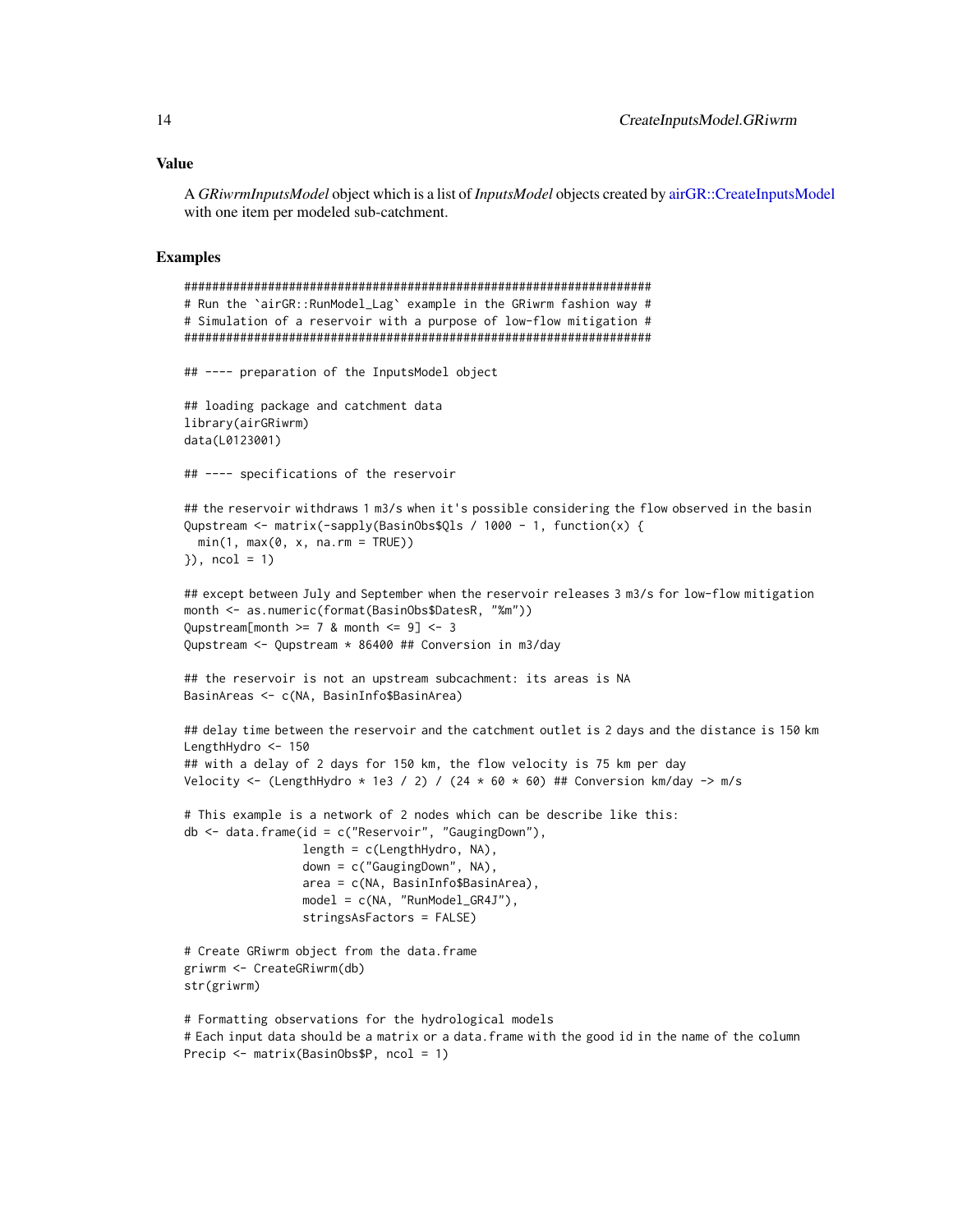```
colnames(Precip) <- "GaugingDown"
PotEvap <- matrix(BasinObs$E, ncol = 1)
colnames(PotEvap) <- "GaugingDown"
# Observed flows contain flows that are directly injected in the model
Qobs = matrix(Qupstream, ncol = 1)
colnames(Qobs) <- "Reservoir"
# Creation of the GRiwrmInputsModel object (= a named list of InputsModel objects)
InputsModels <- CreateInputsModel(griwrm,
                            DatesR = BasinObs$DatesR,
                            Precip = Precip,
                            PotEvap = PotEvap,
                            Qobs = Qobs)
str(InputsModels)
## run period selection
Ind_Run <- seq(which(format(BasinObs$DatesR, format = "%Y-%m-%d")=="1990-01-01"),
               which(format(BasinObs$DatesR, format = "%Y-%m-%d")=="1999-12-31"))
# Creation of the GriwmRunOptions object
RunOptions <- CreateRunOptions(InputsModels,
                                IndPeriod_Run = Ind_Run)
str(RunOptions)
# Parameters of the SD models should be encapsulated in a named list
ParamGR4J <- c(X1 = 257.238, X2 = 1.012, X3 = 88.235, X4 = 2.208)Param <- list(`GaugingDown` = c(Velocity, ParamGR4J))
# RunModel for the whole network
OutputsModels <- RunModel(InputsModels,
                          RunOptions = RunOptions,
                          Param = Param)
str(OutputsModels)
# Compare Simulation with reservoir and observation of natural flow
plot(OutputsModels, data.frame(GaugingDown = BasinObs$Qmm[Ind_Run]))
```
<span id="page-14-2"></span>CreateRunOptions.GRiwrmInputsModel *Creation of the RunOptions object*

#### <span id="page-14-1"></span>**Description**

This function can be used either for a catchment (with an *InputsModel* object) or for a network (with a *GRiwrmInputsModel* object)

#### Usage

## S3 method for class 'GRiwrmInputsModel'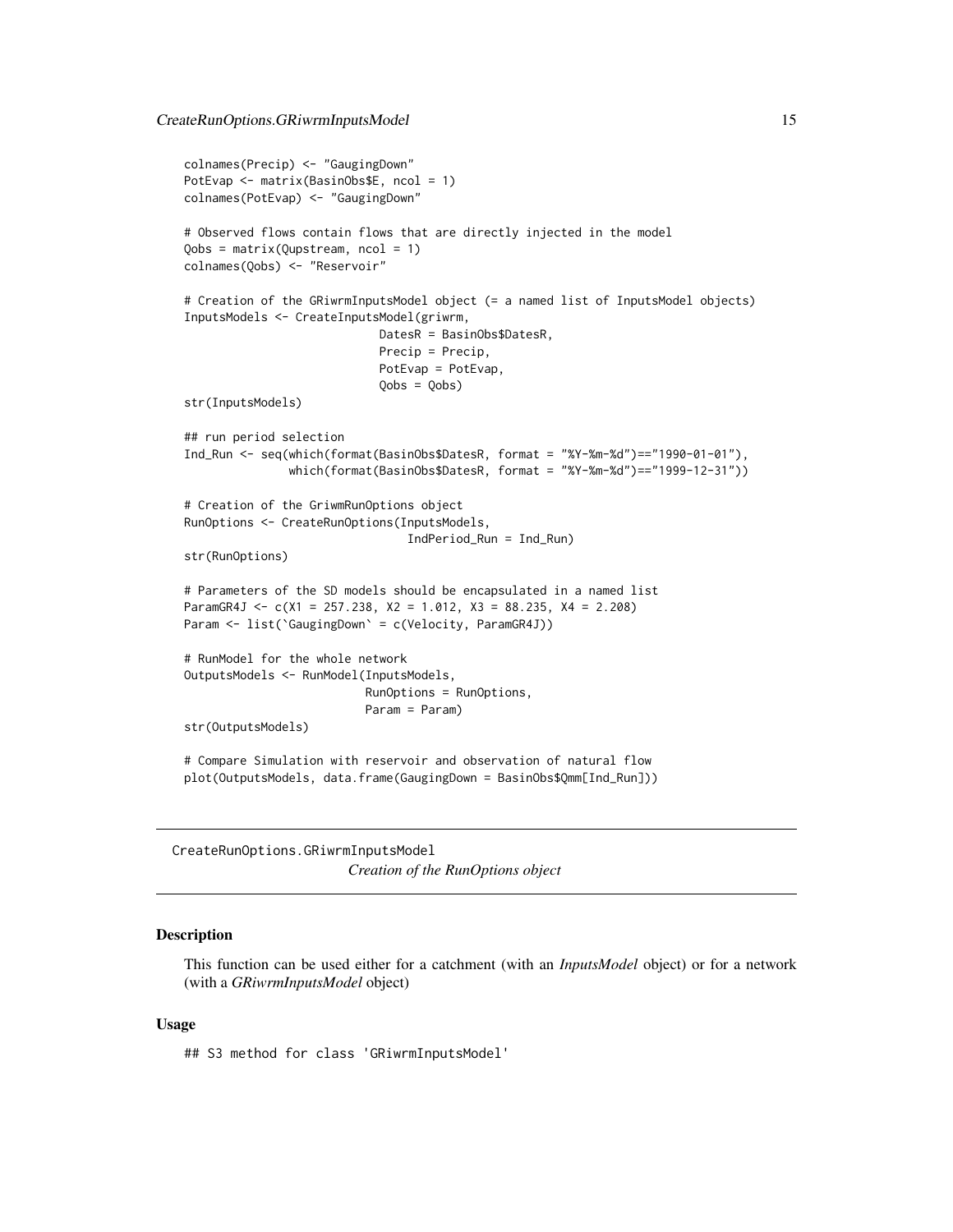```
CreateRunOptions(x, IniStates = NULL, ...)
CreateRunOptions(x, ...)
## S3 method for class 'InputsModel'
CreateRunOptions(x, ...)
## S3 method for class 'character'
CreateRunOptions(x, ...)
## S3 method for class '`function`'
CreateRunOptions(x, ...)
```
## Arguments

| $\mathsf{x}$ | For a single catchment, it can be an object of class <i>InputsModel</i> or a function<br>or a character corresponding to FUN_MOD (compliant with airGR call). For a<br>network, it should be an object of class GRiwrmInputsModel. See CreateIn-<br>putsModel for details |
|--------------|---------------------------------------------------------------------------------------------------------------------------------------------------------------------------------------------------------------------------------------------------------------------------|
| IniStates    | (optional) numeric object or list of numeric object of class <i>IniStates</i> , see airGR::CreateIniStates<br>for details                                                                                                                                                 |
| $\cdot$      | arguments passed to airGR::CreateRunOptions, see details                                                                                                                                                                                                                  |

## Details

See [airGR::CreateRunOptions](#page-0-0) documentation for a complete list of arguments.

If InputsModel argument is a *GRiwrmInputsModel* object, IniStates must be a list of [numeric](#page-0-0) object of class *IniStates* with one item per modeled sub-catchment.

With a *GRiwrmInputsModel* object, all arguments are applied on each sub-catchments of the network.

## Value

Depending on the class of InputsModel argument (respectively *InputsModel* and *GRiwrmInputsModel* object), the returned value is respectively:

- a RunOptions object (See [airGR::CreateRunOptions\)](#page-0-0)
- a GRiwrmRunOptions object which is a [list](#page-0-0) of RunOptions objects with one item per modeled sub-catchment

#### Examples

```
###################################################################
# Run the `airGR::RunModel_Lag` example in the GRiwrm fashion way #
# Simulation of a reservoir with a purpose of low-flow mitigation #
###################################################################
```
## ---- preparation of the InputsModel object

<span id="page-15-0"></span>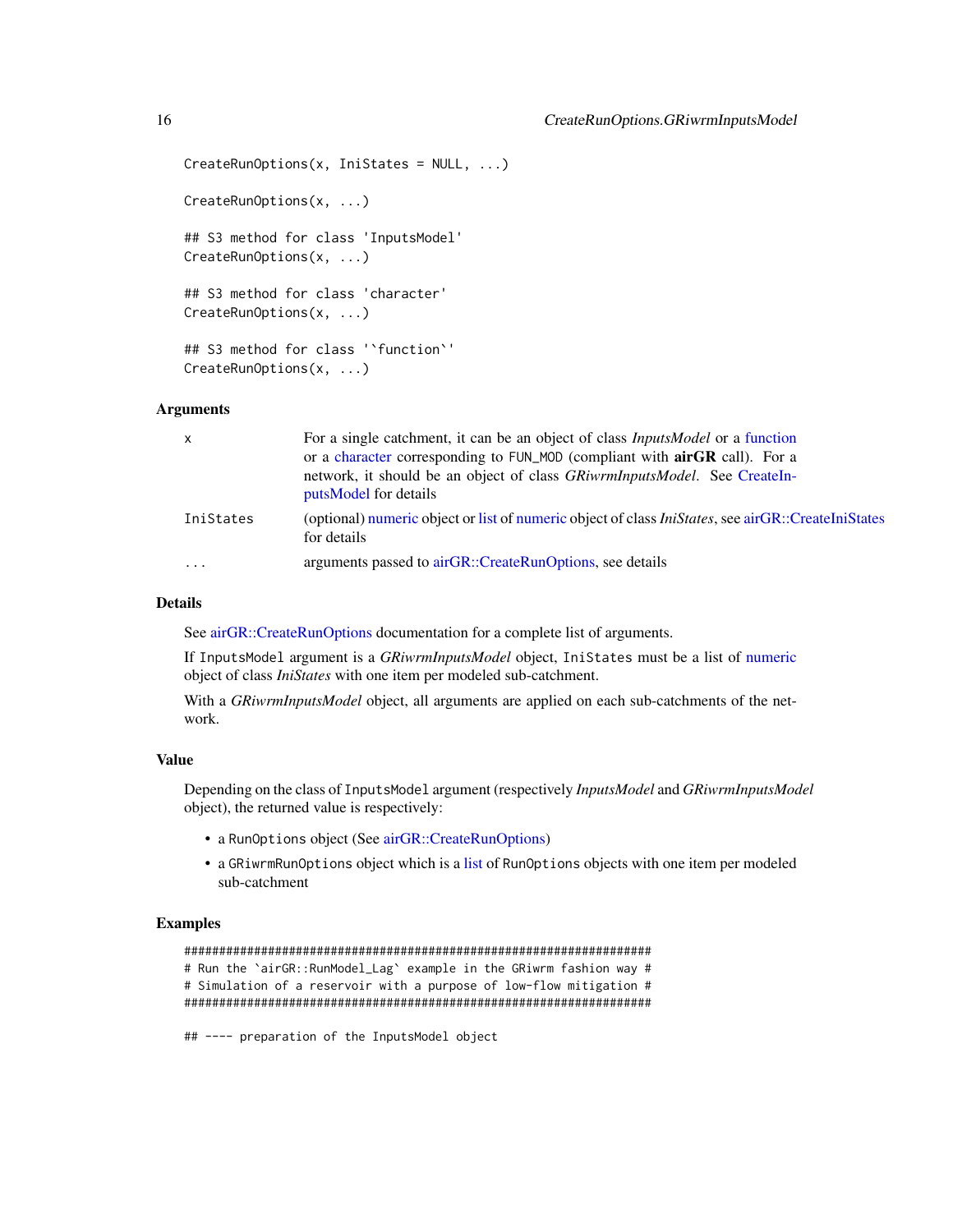```
## loading package and catchment data
library(airGRiwrm)
data(L0123001)
## ---- specifications of the reservoir
## the reservoir withdraws 1 m3/s when it's possible considering the flow observed in the basin
Qupstream <- matrix(-sapply(BasinObs$Qls / 1000 - 1, function(x) {
 min(1, max(0, x, na.rm = TRUE))}), ncol = 1)
## except between July and September when the reservoir releases 3 m3/s for low-flow mitigation
month <- as.numeric(format(BasinObs$DatesR, "%m"))
Qupstream[month >= 7 & month <= 9] <- 3Qupstream <- Qupstream * 86400 ## Conversion in m3/day
## the reservoir is not an upstream subcachment: its areas is NA
BasinAreas <- c(NA, BasinInfo$BasinArea)
## delay time between the reservoir and the catchment outlet is 2 days and the distance is 150 km
LengthHydro <- 150
## with a delay of 2 days for 150 km, the flow velocity is 75 km per day
Velocity <- (LengthHydro * 1e3 / 2) / (24 * 60 * 60) ## Conversion km/day -> m/s
# This example is a network of 2 nodes which can be describe like this:
db <- data.frame(id = c("Reservoir", "GaugingDown"),
                 length = c(LengthHydro, NA),
                 down = c("GaugingDown", NA),
                 area = c(NA, BasinInfo$BasinArea),
                 model = c(NA, "RunModel_GR4J"),
                 stringsAsFactors = FALSE)
# Create GRiwrm object from the data.frame
griwrm <- CreateGRiwrm(db)
str(griwrm)
# Formatting observations for the hydrological models
# Each input data should be a matrix or a data.frame with the good id in the name of the column
Precip <- matrix(BasinObs$P, ncol = 1)
colnames(Precip) <- "GaugingDown"
PotEvap <- matrix(BasinObs$E, ncol = 1)
colnames(PotEvap) <- "GaugingDown"
# Observed flows contain flows that are directly injected in the model
Qobs = matrix(Qupstream, ncol = 1)
colnames(Qobs) <- "Reservoir"
# Creation of the GRiwrmInputsModel object (= a named list of InputsModel objects)
InputsModels <- CreateInputsModel(griwrm,
                            DatesR = BasinObs$DatesR,
                            Precip = Precip,
                            PotEvap = PotEvap,
                            Qobs = Qobs)
```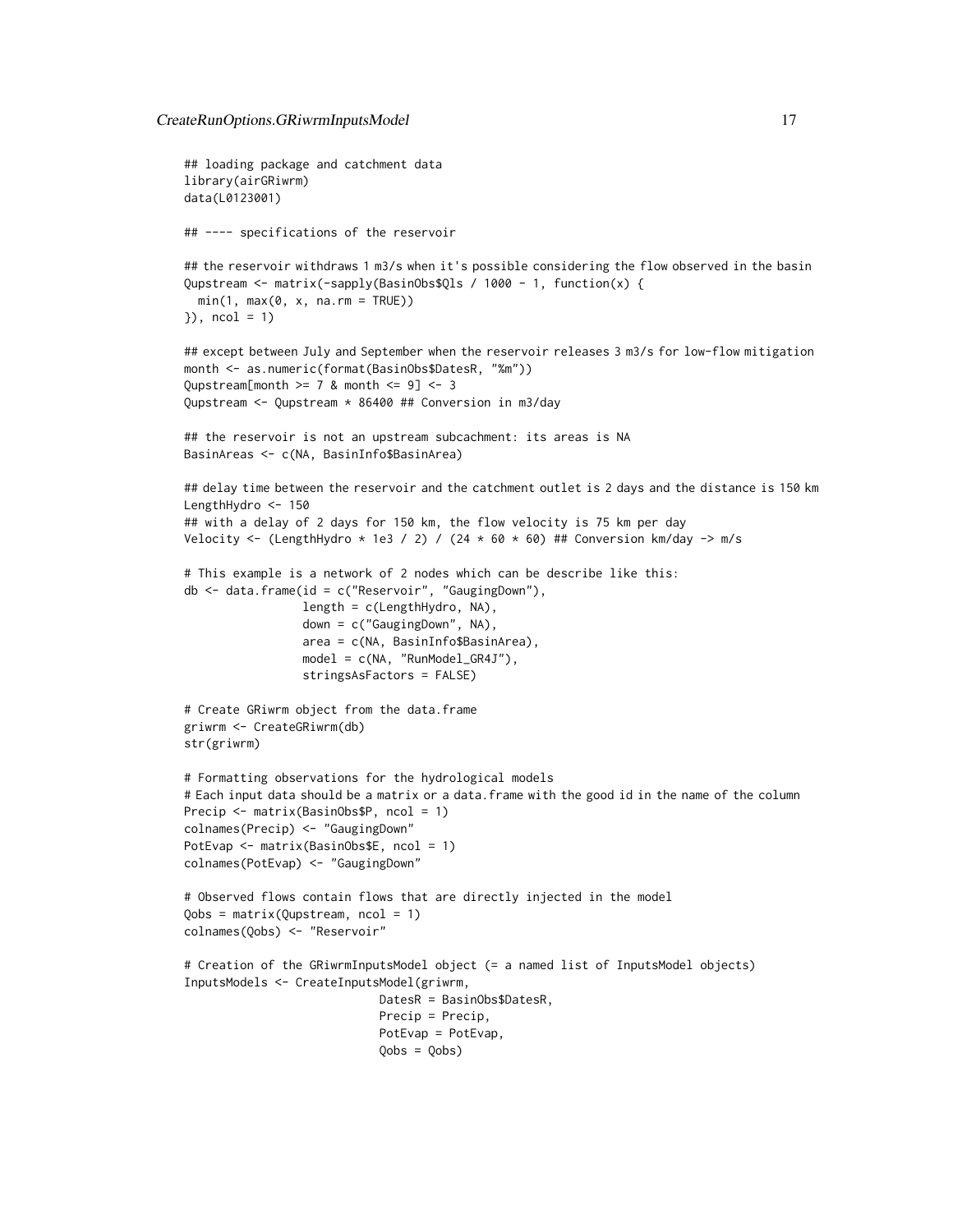```
str(InputsModels)
## run period selection
Ind_Run <- seq(which(format(BasinObs$DatesR, format = "%Y-%m-%d")=="1990-01-01"),
               which(format(BasinObs$DatesR, format = "%Y-%m-%d")=="1999-12-31"))
# Creation of the GriwmRunOptions object
RunOptions <- CreateRunOptions(InputsModels,
                                IndPeriod_Run = Ind_Run)
str(RunOptions)
# Parameters of the SD models should be encapsulated in a named list
ParamGR4J <- c(X1 = 257.238, X2 = 1.012, X3 = 88.235, X4 = 2.208)
Param <- list(`GaugingDown` = c(Velocity, ParamGR4J))
# RunModel for the whole network
OutputsModels <- RunModel(InputsModels,
                          RunOptions = RunOptions,
                          Param = Param)
str(OutputsModels)
# Compare Simulation with reservoir and observation of natural flow
plot(OutputsModels, data.frame(GaugingDown = BasinObs$Qmm[Ind_Run]))
```
<span id="page-17-1"></span>CreateSupervisor *Creation of a Supervisor for handling regulation in a model*

#### **Description**

Creation of a Supervisor for handling regulation in a model

#### Usage

```
CreateSupervisor(InputsModel, TimeStep = 1L)
```
#### Arguments

| InputsModel | [object of type GRiwrmInputsModel] inputs of the model |
|-------------|--------------------------------------------------------|
| TimeStep    | numeric number of time steps between each supervision  |

#### Value

A Supervisor object which is an [environment](#page-0-0) containing all the necessary variables to run a supervised simulation, such as:

- DatesR [POSIXct:](#page-0-0) vector of date from InputsModel
- InputsModel: a copy of InputsModel provided by [CreateInputsModel.GRiwrm](#page-11-2)
- griwrm: a copy of griwrm provided by [CreateGRiwrm](#page-6-1)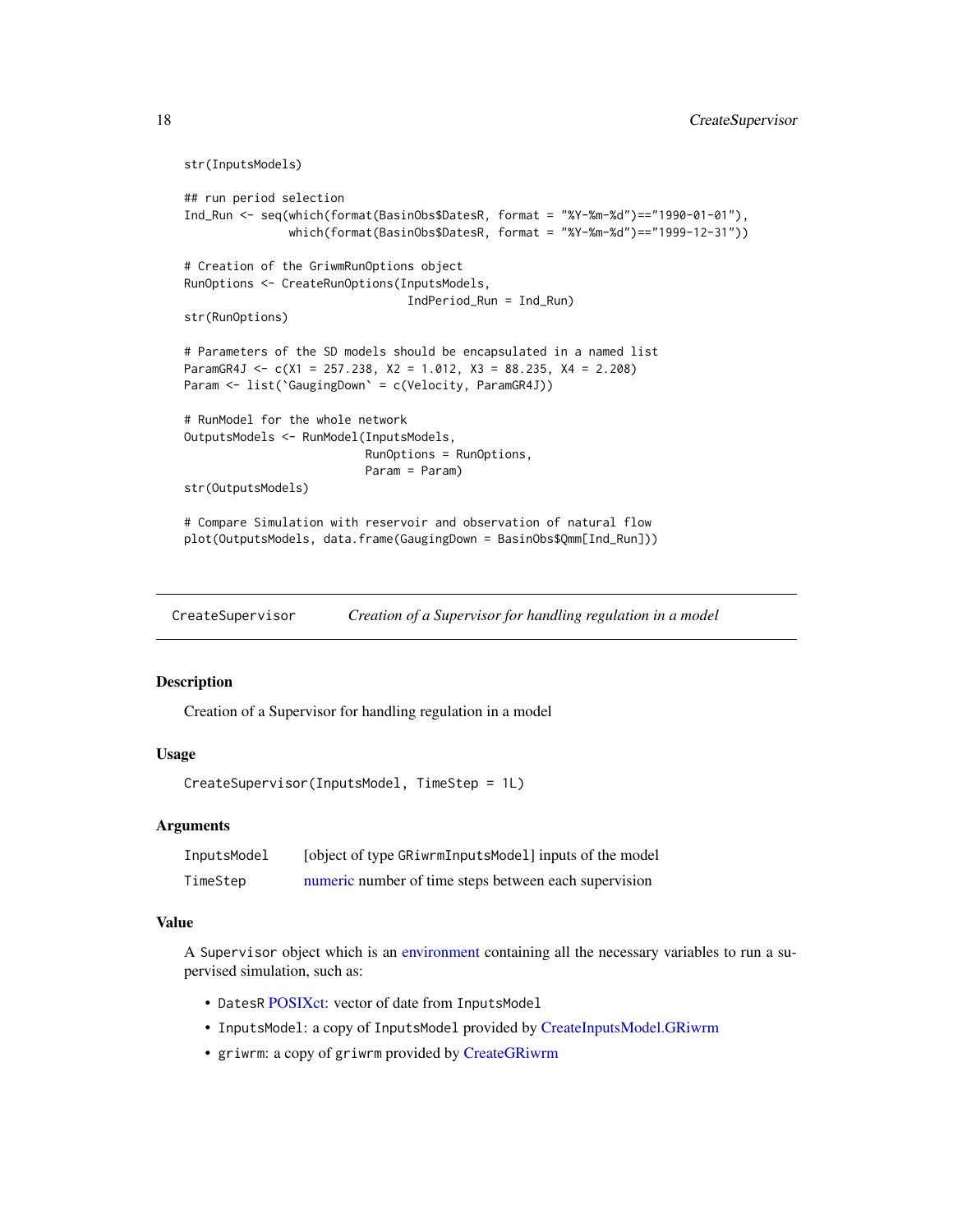## <span id="page-18-0"></span>getNoSD\_Ids 19

- Controllers [list:](#page-0-0) list of the controllers used in the supervised simulation (See [CreateCon](#page-5-1)[troller\)](#page-5-1)
- some internal state variables updated during simulation (ts.index, ts.previous, ts.date, ts.index0, controller.id)

#### Examples

```
data(Severn)
nodes <- Severn$BasinsInfo[, c("gauge_id", "downstream_id", "distance_downstream", "area")]
nodes$model <- "RunModel_GR4J"
griwrm <- CreateGRiwrm(nodes,
                 list(id = "gauge_id",
                      down = "downstream_id",
                      length = "distance_downstream"))
BasinsObs <- Severn$BasinsObs
DatesR <- BasinsObs[[1]]$DatesR
PrecipTot <- cbind(sapply(BasinsObs, function(x) {x$precipitation}))
PotEvapTot <- cbind(sapply(BasinsObs, function(x) {x$peti}))
Qobs <- cbind(sapply(BasinsObs, function(x) {x$discharge_spec}))
Precip <- ConvertMeteoSD(griwrm, PrecipTot)
PotEvap <- ConvertMeteoSD(griwrm, PotEvapTot)
InputsModel <- CreateInputsModel(griwrm, DatesR, Precip, PotEvap, Qobs)
sv <- CreateSupervisor(InputsModel)
```
getNoSD\_Ids *Function to obtain the ID of sub-basins not using SD model*

## Description

Function to obtain the ID of sub-basins not using SD model

#### Usage

```
getNoSD_Ids(InputsModel)
```
## Arguments

InputsModel [GRiwrmInputsModel object]

#### Value

[character](#page-0-0) IDs of the sub-basins not using the SD model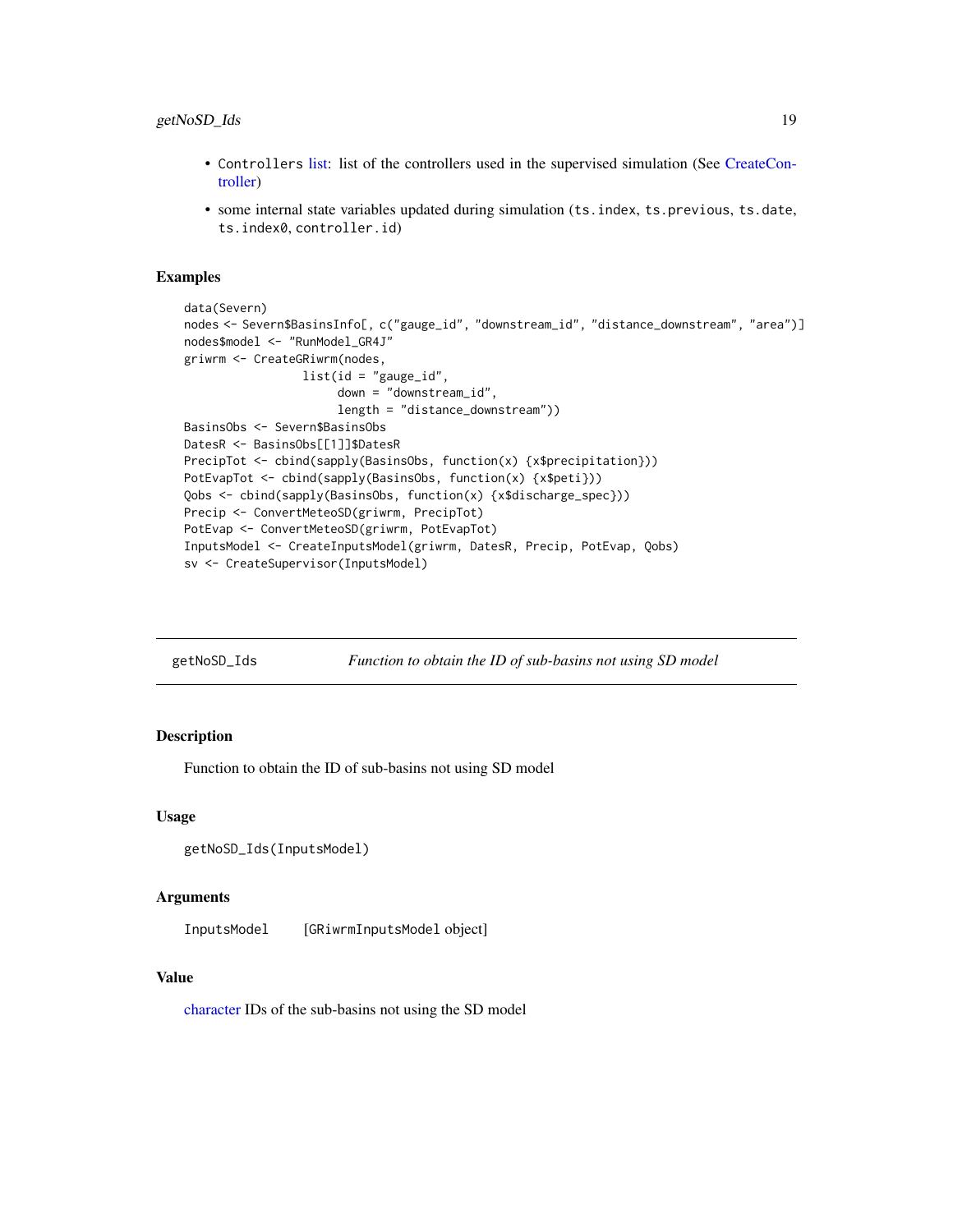<span id="page-19-0"></span>

Function to obtain the ID of sub-basins using SD model

## Usage

```
getSD_Ids(InputsModel)
```
## Arguments

InputsModel [GRiwrmInputsModel object]

## Value

[character](#page-0-0) IDs of the sub-basins using SD model

isNodeDownstream *Check if a node is downstream another one*

## Description

Check if a node is downstream another one

## Usage

isNodeDownstream(InputsModel, current\_node, down\_node)

## Arguments

| InputsModel  | [GRiwrmInputsModel object] see CreateInputsModel.GRiwrm for details                             |
|--------------|-------------------------------------------------------------------------------------------------|
| current node | character with the id of the current node                                                       |
| down node    | character with the id of the node for which we want to know if it is downstream<br>current node |

## Value

[logical](#page-0-0) TRUE if the node with the id down\_node is downstream the node with the id current\_node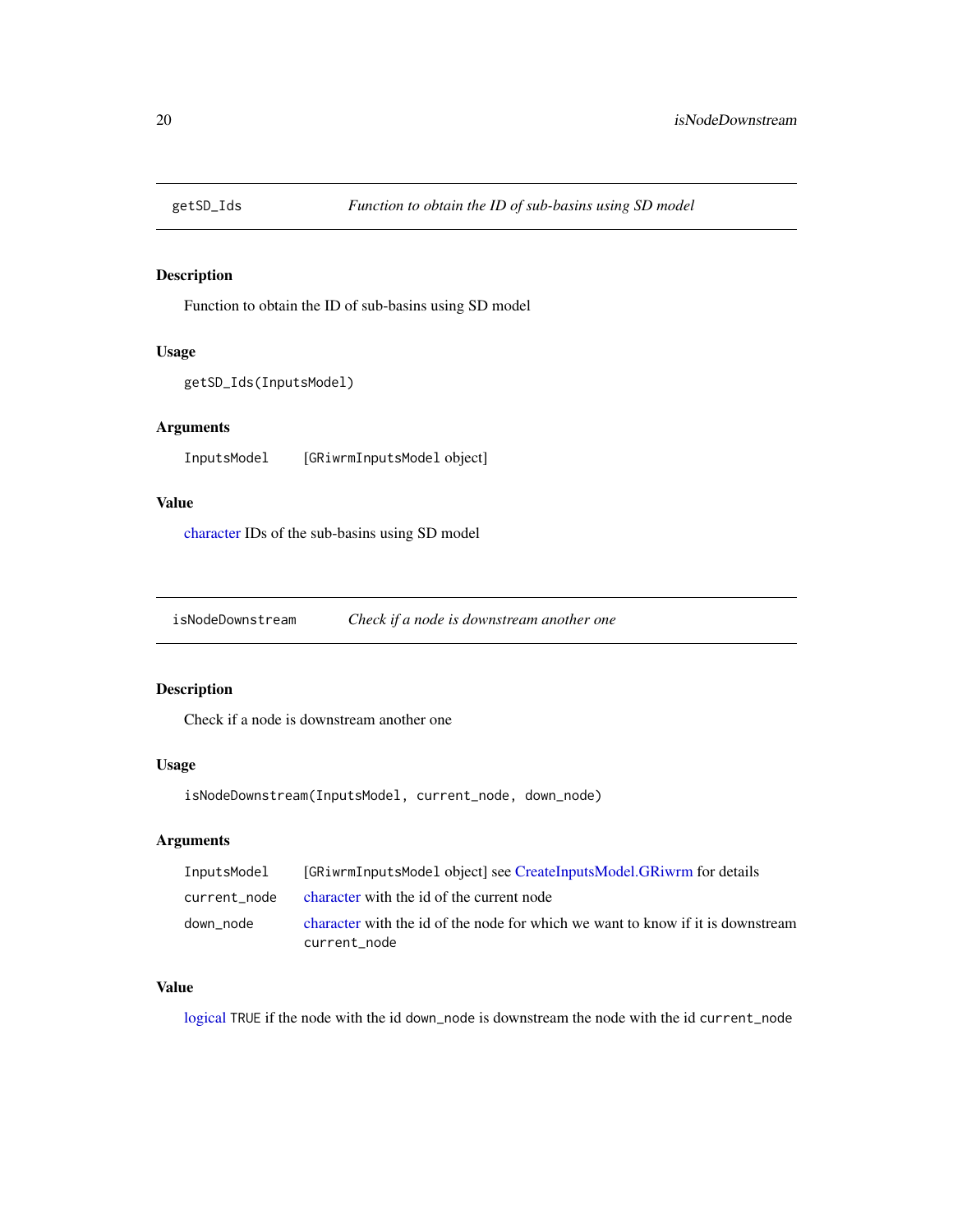<span id="page-20-0"></span>

Display of a diagram representing the network structure of a GRiwrm object

## Usage

```
## S3 method for class 'GRiwrm'
plot(
  x,
 display = TRUE,
 orientation = "LR",
 width = "100%",
 height = "100\%",
  ...
)
```
## Arguments

| x           | [GRiwrm object] data to display. See CreateGRiwrm for details                                                                                             |
|-------------|-----------------------------------------------------------------------------------------------------------------------------------------------------------|
| display     | logical if TRUE displays the diagram with DiagrammeR::mermaid, returns the<br>mermaid code otherwise                                                      |
| orientation | character orientation of the graph. Possible values are "LR" (left-right), "RL"<br>(right-left), "TB" (top-bottom), or "BT" (bottom-top). "LR" by default |
| width       | numeric width of the resulting graphic in pixels (See DiagrammeR::mermaid)                                                                                |
| height      | numeric height of the resulting graphic in pixels (See DiagrammeR::mermaid)                                                                               |
| $\cdot$     | Other arguments and parameters you would like to send to JavaScript (See Dia-<br>grammeR::mermaid)                                                        |

## Details

This function only works inside RStudio because the HTMLwidget produced by DiagrammeR is not handled on some platforms

## Value

Mermaid code of the diagram if display is FALSE, otherwise the function returns the diagram itself.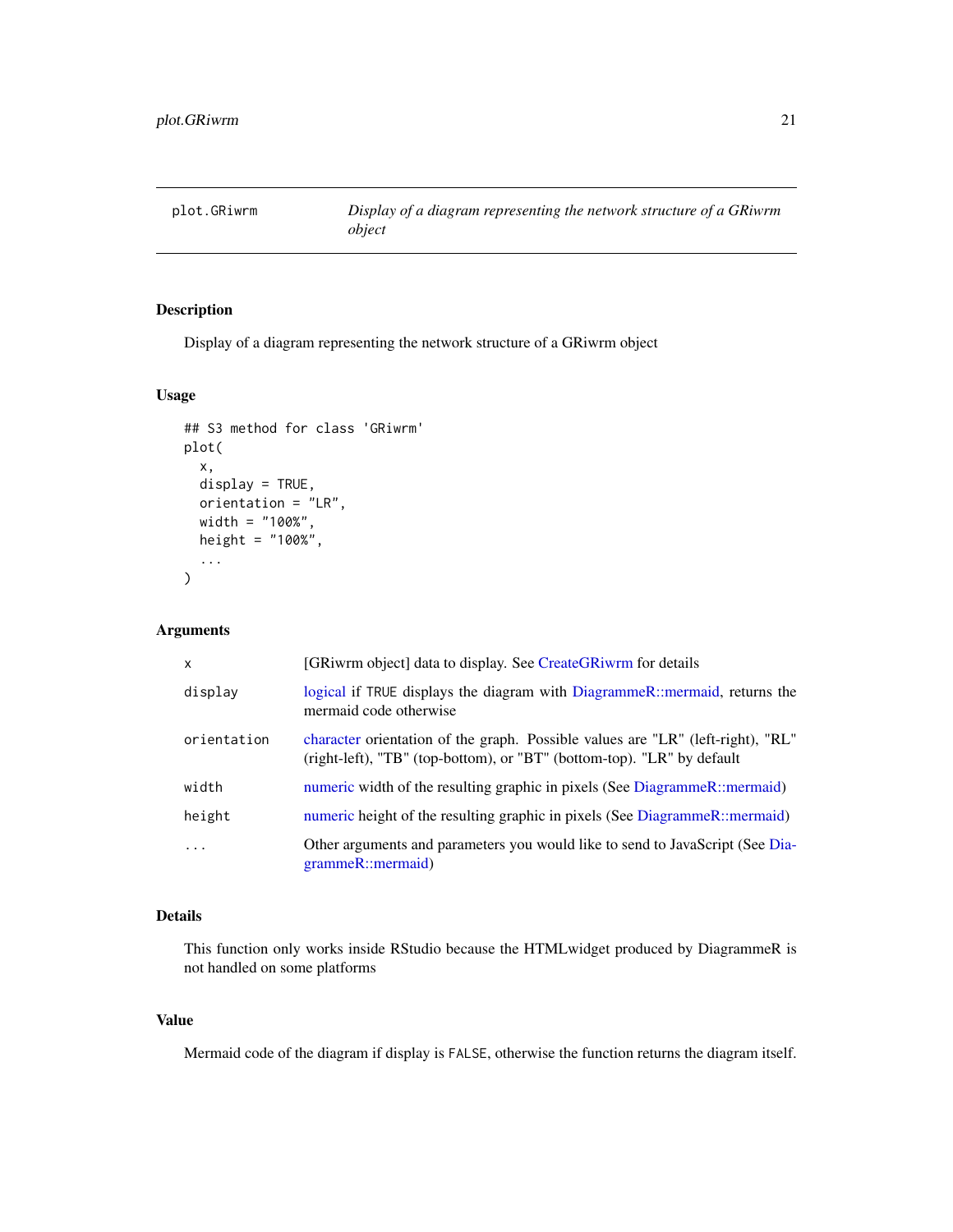#### Examples

```
## Not run:
# Display diagram
plot.GRiwrm(griwrm)
# Is the same as
DiagrammeR::mermaid(plot.GRiwrm(griwrm, display = FALSE), width = "100%", height = "100%")
## End(Not run)
```
plot.GRiwrmOutputsModel

*Function which creates screen plots giving an overview of the model outputs in the GRiwrm network*

#### Description

Function which creates screen plots giving an overview of the model outputs in the GRiwrm network

## Usage

```
## S3 method for class 'GRiwrmOutputsModel'
plot(x, Qobs = NULL, ...)
```
#### Arguments

| $\mathsf{x}$            | [object of class <i>GRiwrmOutputsModel</i> ] see RunModel.GRiwrmInputsModel for<br>details                                                                                                                         |
|-------------------------|--------------------------------------------------------------------------------------------------------------------------------------------------------------------------------------------------------------------|
| 0obs                    | (optional) matrix time series of observed flows (for the same time steps than sim-<br>ulated) (mm/time step) with one column by hydrological model output named<br>with the node ID (See CreateGRiwrm for details) |
| $\cdot$ $\cdot$ $\cdot$ | Further arguments for airGR::plot.OutputsModel and plot                                                                                                                                                            |

#### Value

[list](#page-0-0) of plots.

## Examples

```
###################################################################
# Run the `airGR::RunModel_Lag` example in the GRiwrm fashion way #
# Simulation of a reservoir with a purpose of low-flow mitigation #
###################################################################
## ---- preparation of the InputsModel object
## loading package and catchment data
```
<span id="page-21-0"></span>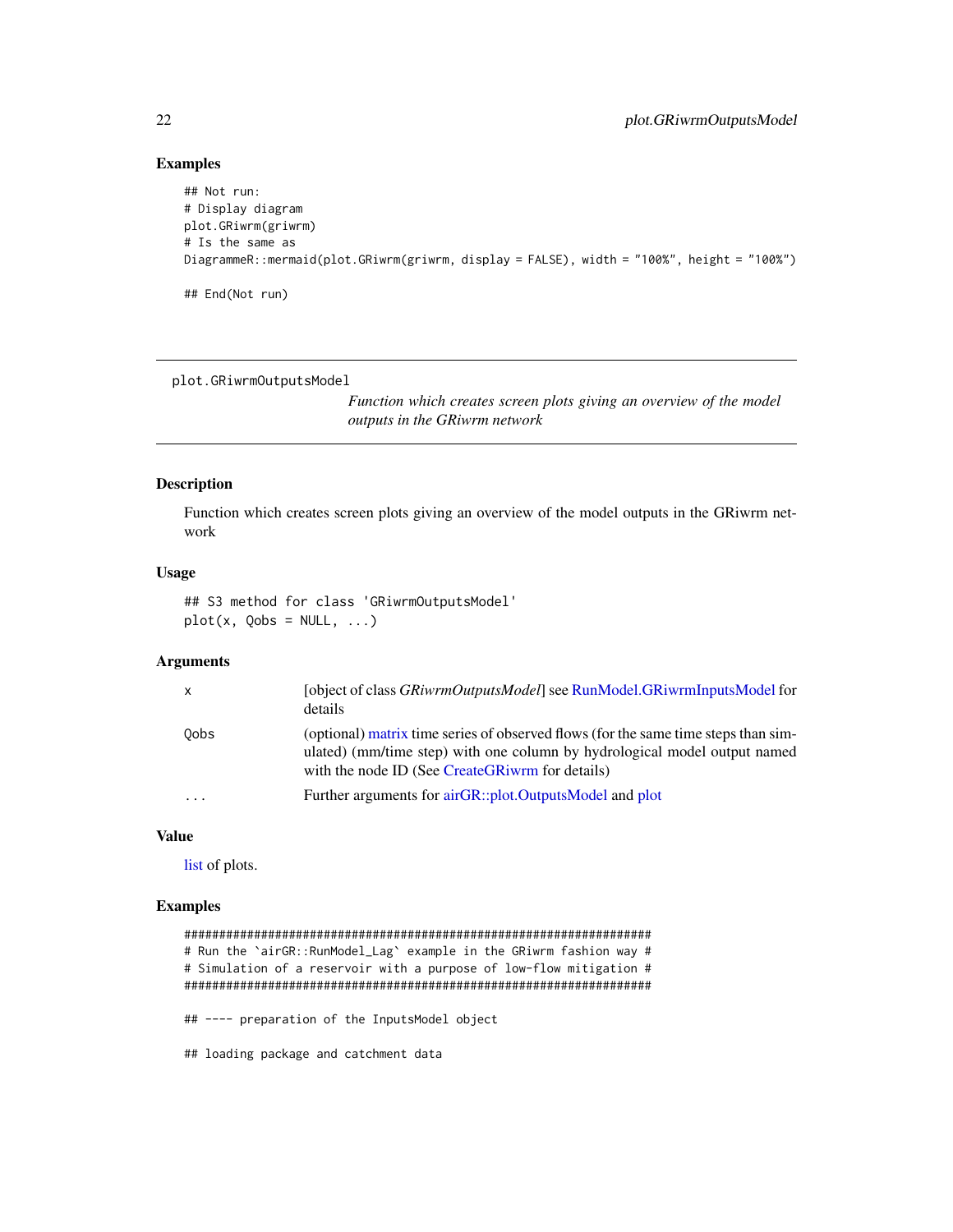```
library(airGRiwrm)
data(L0123001)
## ---- specifications of the reservoir
## the reservoir withdraws 1 m3/s when it's possible considering the flow observed in the basin
Qupstream <- matrix(-sapply(BasinObs$Qls / 1000 - 1, function(x) {
 min(1, max(0, x, na.rm = TRUE))}), ncol = 1)
## except between July and September when the reservoir releases 3 m3/s for low-flow mitigation
month <- as.numeric(format(BasinObs$DatesR, "%m"))
Qupstream[month >= 7 & month <= 9] <- 3Qupstream <- Qupstream * 86400 ## Conversion in m3/day
## the reservoir is not an upstream subcachment: its areas is NA
BasinAreas <- c(NA, BasinInfo$BasinArea)
## delay time between the reservoir and the catchment outlet is 2 days and the distance is 150 km
LengthHydro <- 150
## with a delay of 2 days for 150 km, the flow velocity is 75 km per day
Velocity <- (LengthHydro * 1e3 / 2) / (24 * 60 * 60) ## Conversion km/day -> m/s
# This example is a network of 2 nodes which can be describe like this:
db <- data.frame(id = c("Reservoir", "GaugingDown"),
                 length = c(LengthHydro, NA),
                 down = c("GaugingDown", NA),
                 area = c(NA, BasinInfo$BasinArea),
                 model = c(NA, "RunModel_GR4J"),
                 stringsAsFactors = FALSE)
# Create GRiwrm object from the data.frame
griwrm <- CreateGRiwrm(db)
str(griwrm)
# Formatting observations for the hydrological models
# Each input data should be a matrix or a data.frame with the good id in the name of the column
Precip <- matrix(BasinObs$P, ncol = 1)
colnames(Precip) <- "GaugingDown"
PotEvap <- matrix(BasinObs$E, ncol = 1)
colnames(PotEvap) <- "GaugingDown"
# Observed flows contain flows that are directly injected in the model
Qobs = matrix(Qupstream, ncol = 1)
colnames(Qobs) <- "Reservoir"
# Creation of the GRiwrmInputsModel object (= a named list of InputsModel objects)
InputsModels <- CreateInputsModel(griwrm,
                            DatesR = BasinObs$DatesR,
                            Precip = Precip,
                            PotEvap = PotEvap,
                            Qobs = Qobs)
str(InputsModels)
```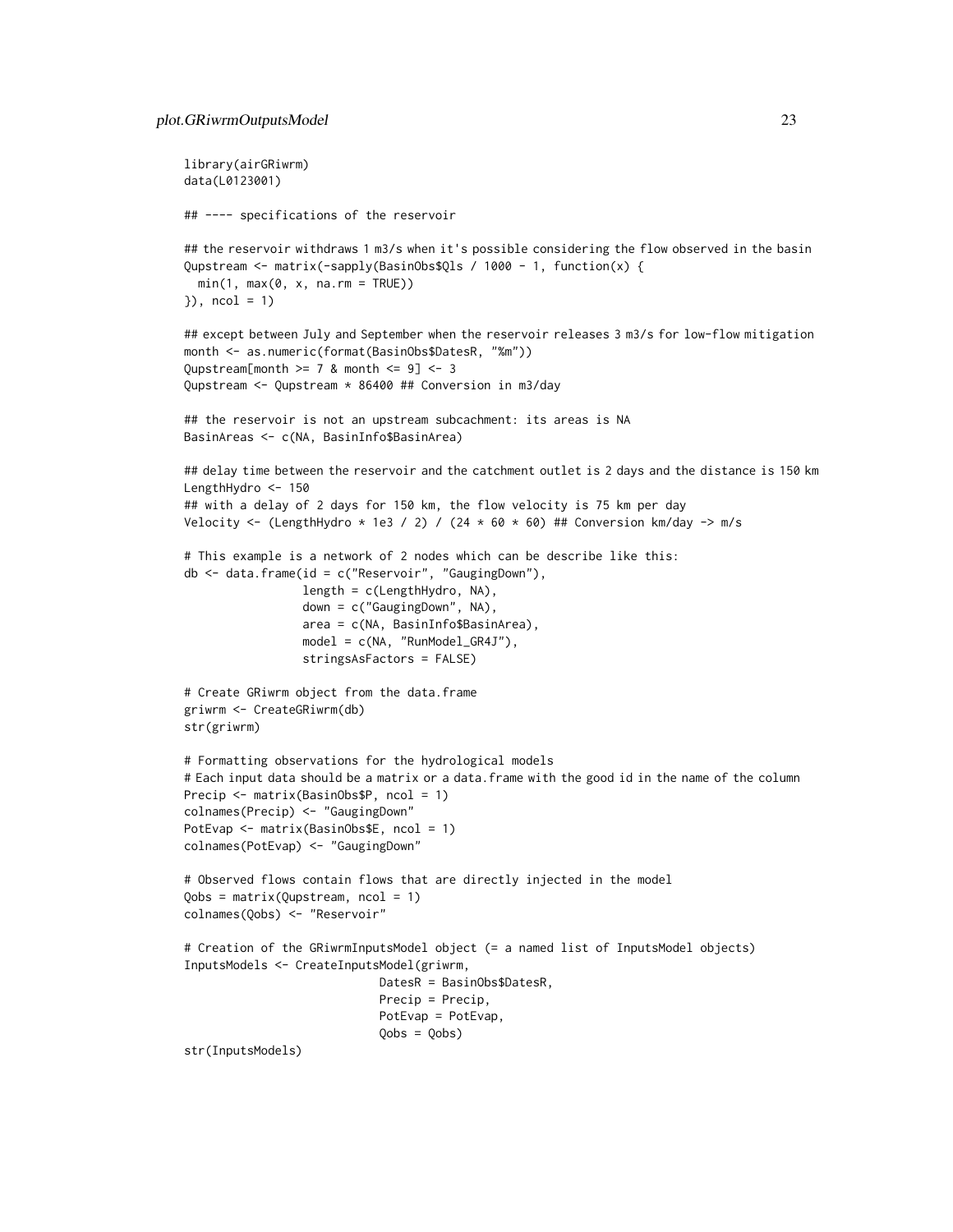```
## run period selection
Ind_Run <- seq(which(format(BasinObs$DatesR, format = "%Y-%m-%d")=="1990-01-01"),
               which(format(BasinObs$DatesR, format = "%Y-%m-%d")=="1999-12-31"))
# Creation of the GriwmRunOptions object
RunOptions <- CreateRunOptions(InputsModels,
                                IndPeriod_Run = Ind_Run)
str(RunOptions)
# Parameters of the SD models should be encapsulated in a named list
ParamGR4J <- c(X1 = 257.238, X2 = 1.012, X3 = 88.235, X4 = 2.208)
Param <- list(`GaugingDown` = c(Velocity, ParamGR4J))
# RunModel for the whole network
OutputsModels <- RunModel(InputsModels,
                          RunOptions = RunOptions,
                          Param = Param)
str(OutputsModels)
# Compare Simulation with reservoir and observation of natural flow
plot(OutputsModels, data.frame(GaugingDown = BasinObs$Qmm[Ind_Run]))
```

```
plot.Qm3s Plot of a Qm3s object (time series of simulated flows)
```
Plot of a Qm3s object (time series of simulated flows)

## Usage

```
## S3 method for class 'Qm3s'
plot(
  x,
  type = "1",
  xlab = "Date",
  ylab = expression("Flow (m''^{\prime\prime\prime}3'' \star ''/s)"),
  main = "Simulated flows",
  col = rainbow(ncol(x) - 1),legent = colnames(x)[-1],legend.cex = 0.7,
  legent.x = "topright",legend.y = NULL,lty = 1,
  ...
)
```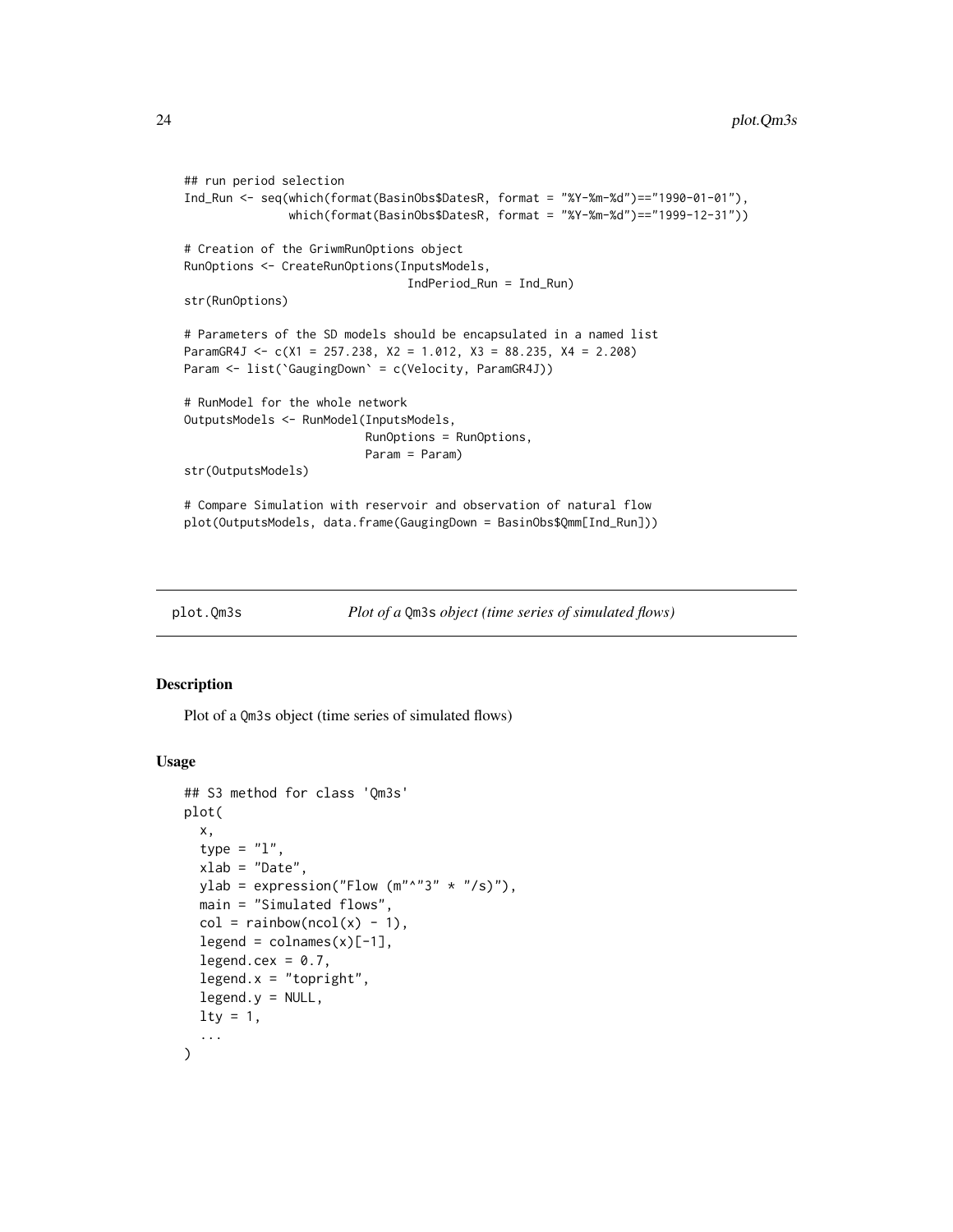#### <span id="page-24-0"></span>RunModel 25

## Arguments

| X                  | data. frame with a first column with POSIXt dates and followings columns with<br>flows at each node of the network |  |
|--------------------|--------------------------------------------------------------------------------------------------------------------|--|
| type               | character plot type (See plot.default), default "1"                                                                |  |
| xlab               | character label for the x axis, default to "Date"                                                                  |  |
| ylab               | character label for the y axis, default to "Flow $(m3/s)$ "                                                        |  |
| main               | character main title for the plot, default to "Simulated flows"                                                    |  |
| col                | character plotting color (See par), default to rainbow colors                                                      |  |
| legend             | character see parameter legend of legend. Set to NULL if display of the legend<br>is not wanted                    |  |
| legend.cex         | character cex parameter for the text of the legend (See par)                                                       |  |
| legend.x, legend.y |                                                                                                                    |  |
|                    | Legend position, see x and y parameters in graphics: legend                                                        |  |
| lty                | character or numeric The line type (See par)                                                                       |  |
| $\cdots$           | Further arguments to pass to the matplot functions                                                                 |  |

## Value

Screen plot window.

| RunModel | RunModel function for both <b>airGR</b> InputsModel and GRiwrmIn- |  |  |  |
|----------|-------------------------------------------------------------------|--|--|--|
|          | <i>putsModel object</i>                                           |  |  |  |

## Description

RunModel function for both airGR InputsModel and GRiwrmInputsModel object

## Usage

```
RunModel(x, ...)
```
## Arguments

|                      | [object of class <i>InputsModel</i> or <i>GRiwrmInputsModel</i> ] see CreateInputsModel<br>for details |
|----------------------|--------------------------------------------------------------------------------------------------------|
| $\ddot{\phantom{0}}$ | further arguments passed to or from other methods                                                      |

## Value

Either a [list](#page-0-0) of OutputsModel object (for GRiwrmInputsModel) or an OutputsModel object (for InputsModel)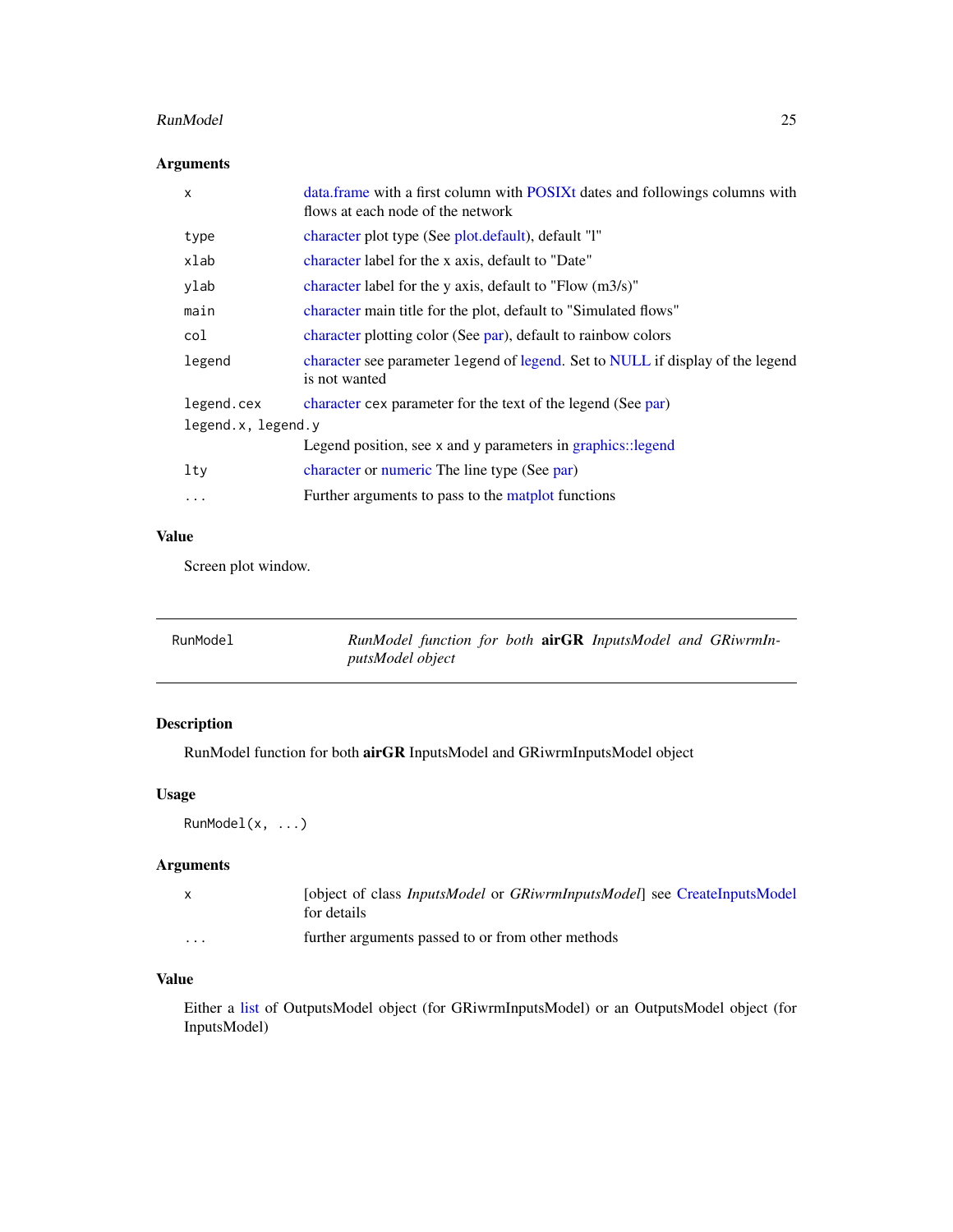<span id="page-25-0"></span>

Function which performs a single model run with the provided function over the selected period.

#### Usage

```
## S3 method for class 'GR'
RunModel(x, RunOptions, Param, ...)
```
#### Arguments

| $\mathsf{X}$ | [object of class InputsModel] InputsModel for airGR::RunModel                |
|--------------|------------------------------------------------------------------------------|
| RunOptions   | [object of class <i>RunOptions</i> ] see airGR::CreateRunOptions for details |
| Param        | numeric vector of model parameters (See details for SD lag model)            |
| $\cdot$      | further arguments passed to or from other methods                            |

## Details

If InputsModel parameter has been created for using a semi-distributed (SD) lag model (See [CreateInputsModel](#page-11-1)), the first item of Param parameter should contain a constant lag parameter expressed as a velocity in m/s, parameters for the hydrological model are then shift one position to the right.

#### Value

list see [RunModel\\_GR4J](#page-0-0) or [RunModel\\_CemaNeigeGR4J](#page-0-0) for details.

If InputsModel parameter has been created for using a semi-distributed (SD) lag model (See [CreateInputsModel](#page-11-1)), the list value contains an extra item named QsimDown which is a numeric series of simulated discharge [mm/time step] related to the run-off contribution of the downstream sub-catchment.

<span id="page-25-1"></span>RunModel.GRiwrmInputsModel

*RunModel function for* GRiwrmInputsModel *object*

#### Description

RunModel function for *GRiwrmInputsModel* object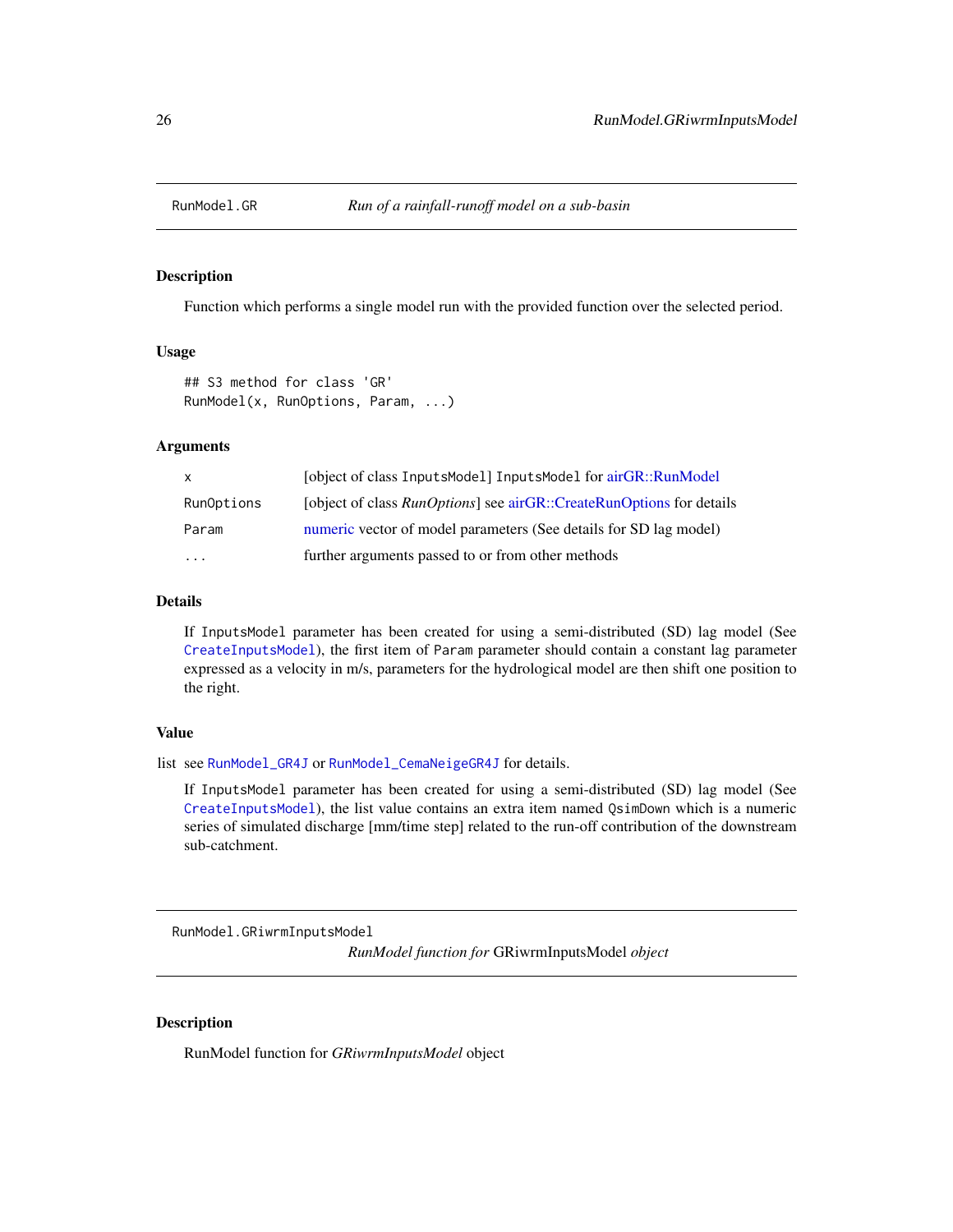#### <span id="page-26-0"></span>Usage

```
## S3 method for class 'GRiwrmInputsModel'
RunModel(x, RunOptions, Param, ...)
```
#### Arguments

| $\mathsf{x}$ | [object of class <i>GRiwrmInputsModel</i> ] see CreateInputsModel.GRiwrm for de-<br>tails                  |
|--------------|------------------------------------------------------------------------------------------------------------|
| RunOptions   | [object of class <i>GRiwrmRunOptions</i> ] see CreateRunOptions.GRiwrmInputsModel<br>for details           |
| Param        | list parameter values. The list item names are the IDs of the sub-basins. Each<br>item is a numeric vector |
| $\cdots$     | Further arguments for compatibility with S3 methods                                                        |

#### Value

An object of class *GRiwrmOutputsModel*. This object is a [list](#page-0-0) of *OutputsModel* objects produced by [RunModel.InputsModel](#page-28-1) for each node of the semi-distributed model.

#### Examples

```
###################################################################
# Run the `airGR::RunModel_Lag` example in the GRiwrm fashion way #
# Simulation of a reservoir with a purpose of low-flow mitigation #
###################################################################
## ---- preparation of the InputsModel object
## loading package and catchment data
library(airGRiwrm)
data(L0123001)
## ---- specifications of the reservoir
## the reservoir withdraws 1 m3/s when it's possible considering the flow observed in the basin
Qupstream <- matrix(-sapply(BasinObs$Qls / 1000 - 1, function(x) {
 min(1, max(0, x, na.rm = TRUE))}), ncol = 1)
## except between July and September when the reservoir releases 3 m3/s for low-flow mitigation
month <- as.numeric(format(BasinObs$DatesR, "%m"))
Qupstream[month >= 7 & month <= 9] <- 3Qupstream <- Qupstream * 86400 ## Conversion in m3/day
## the reservoir is not an upstream subcachment: its areas is NA
BasinAreas <- c(NA, BasinInfo$BasinArea)
```

```
## delay time between the reservoir and the catchment outlet is 2 days and the distance is 150 km
LengthHydro <- 150
## with a delay of 2 days for 150 km, the flow velocity is 75 km per day
```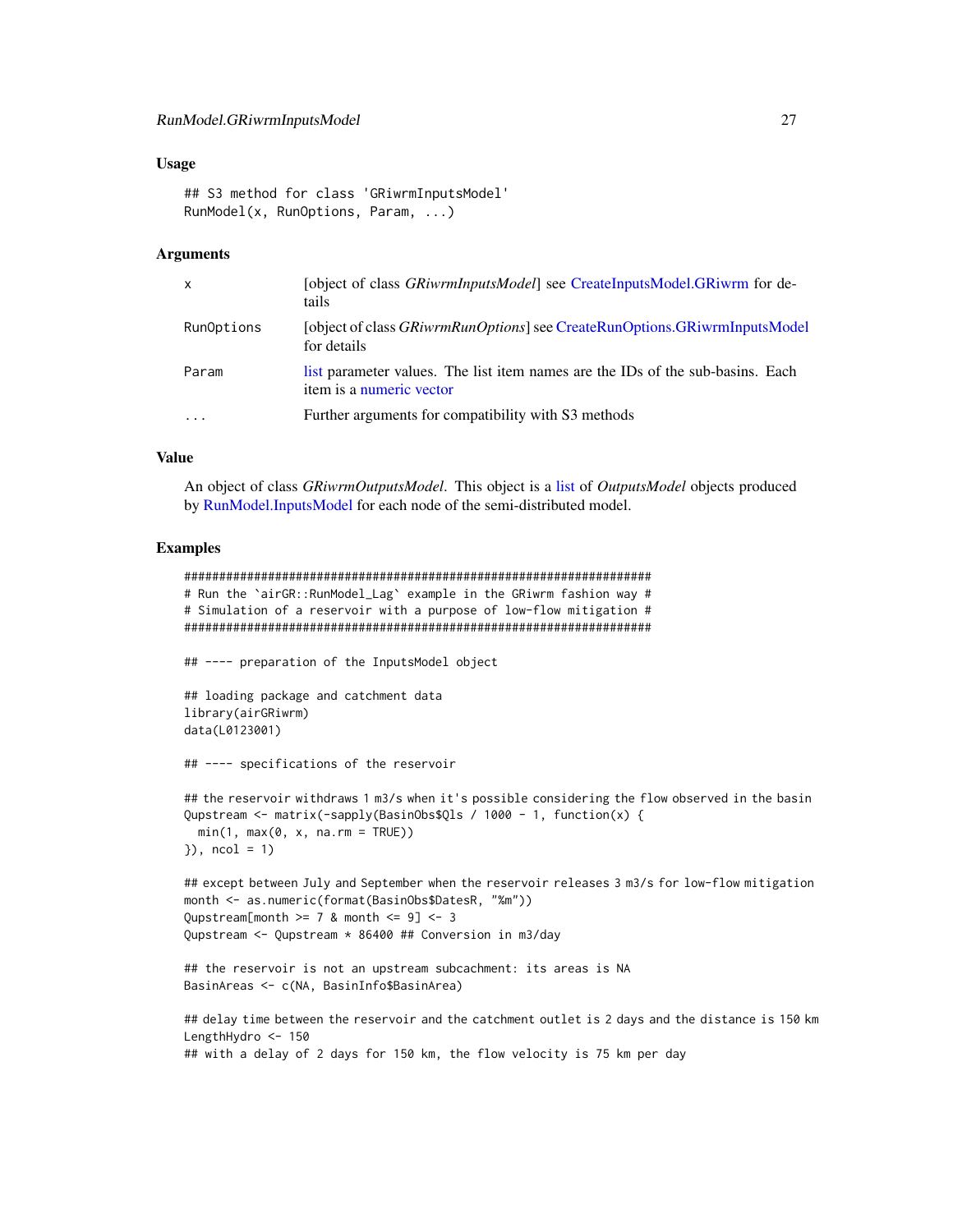```
Velocity <- (LengthHydro * 1e3 / 2) / (24 * 60 * 60) ## Conversion km/day -> m/s
# This example is a network of 2 nodes which can be describe like this:
db <- data.frame(id = c("Reservoir", "GaugingDown"),
                 length = c(LengthHydro, NA),
                 down = c("GaugingDown", NA),
                 area = c(NA, BasinInfo$BasinArea),
                 model = c(NA, "RunModel_GR4J"),
                 stringsAsFactors = FALSE)
# Create GRiwrm object from the data.frame
griwrm <- CreateGRiwrm(db)
str(griwrm)
# Formatting observations for the hydrological models
# Each input data should be a matrix or a data.frame with the good id in the name of the column
Precip <- matrix(BasinObs$P, ncol = 1)
colnames(Precip) <- "GaugingDown"
PotEvap <- matrix(BasinObs$E, ncol = 1)
colnames(PotEvap) <- "GaugingDown"
# Observed flows contain flows that are directly injected in the model
Qobs = matrix(Qupstream, ncol = 1)
colnames(Qobs) <- "Reservoir"
# Creation of the GRiwrmInputsModel object (= a named list of InputsModel objects)
InputsModels <- CreateInputsModel(griwrm,
                            DatesR = BasinObs$DatesR,
                            Precip = Precip,
                            PotEvap = PotEvap,
                            Qobs = Qobs)
str(InputsModels)
## run period selection
Ind_Run <- seq(which(format(BasinObs$DatesR, format = "%Y-%m-%d")=="1990-01-01"),
               which(format(BasinObs$DatesR, format = "%Y-%m-%d")=="1999-12-31"))
# Creation of the GriwmRunOptions object
RunOptions <- CreateRunOptions(InputsModels,
                                IndPeriod_Run = Ind_Run)
str(RunOptions)
# Parameters of the SD models should be encapsulated in a named list
ParamGR4J <- c(X1 = 257.238, X2 = 1.012, X3 = 88.235, X4 = 2.208)
Param <- list(`GaugingDown` = c(Velocity, ParamGR4J))
# RunModel for the whole network
OutputsModels <- RunModel(InputsModels,
                          RunOptions = RunOptions,
                          Param = Param)
str(OutputsModels)
# Compare Simulation with reservoir and observation of natural flow
```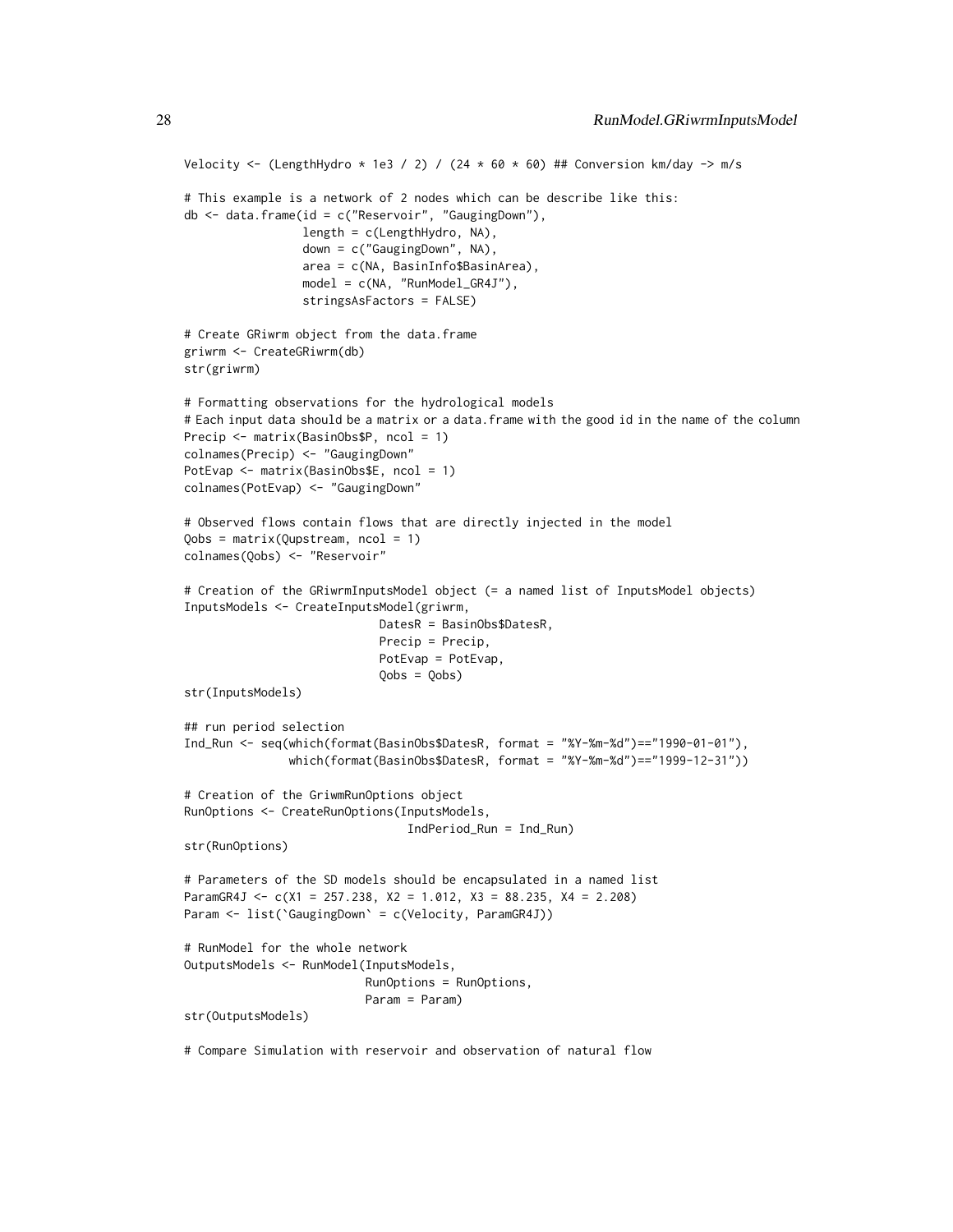<span id="page-28-0"></span>plot(OutputsModels, data.frame(GaugingDown = BasinObs\$Qmm[Ind\_Run]))

<span id="page-28-1"></span>RunModel.InputsModel *Wrapper for [airGR::RunModel](#page-0-0) for one sub-basin*

#### Description

Wrapper for [airGR::RunModel](#page-0-0) for one sub-basin

#### Usage

## S3 method for class 'InputsModel' RunModel(x, RunOptions, Param, FUN\_MOD = NULL, ...)

## Arguments

| x          | [object of class <i>InputsModel</i> ] see airGR::CreateInputsModel for details      |
|------------|-------------------------------------------------------------------------------------|
| RunOptions | [object of class <i>RunOptions</i> ] see CreateRunOptions for details               |
| Param      | [numeric] vector of model parameters (See details for SD lag model)                 |
| FUN MOD    | [function] hydrological model function (e.g. RunModel_GR4J, RunModel_CemaNeigeGR4J) |
| $\cdots$   | Further arguments for compatibility with S3 methods                                 |

#### Details

This function calls [airGR::RunModel](#page-0-0) (See [airGR::RunModel](#page-0-0) for further details).

The list produced by the function (See Value section of [airGR::RunModel\\_GR4J\)](#page-0-0) is here completed by an item *\$Qsim\_m3* storing the simulated discharge series in m3/s.

#### Value

list see [RunModel\\_GR4J](#page-0-0) or [RunModel\\_CemaNeigeGR4J](#page-0-0) for details.

If InputsModel parameter has been created for using a semi-distributed (SD) lag model (See [CreateInputsModel](#page-11-1)), the list value contains an extra item named QsimDown which is a numeric series of simulated discharge [mm/time step] related to the run-off contribution of the downstream sub-catchment.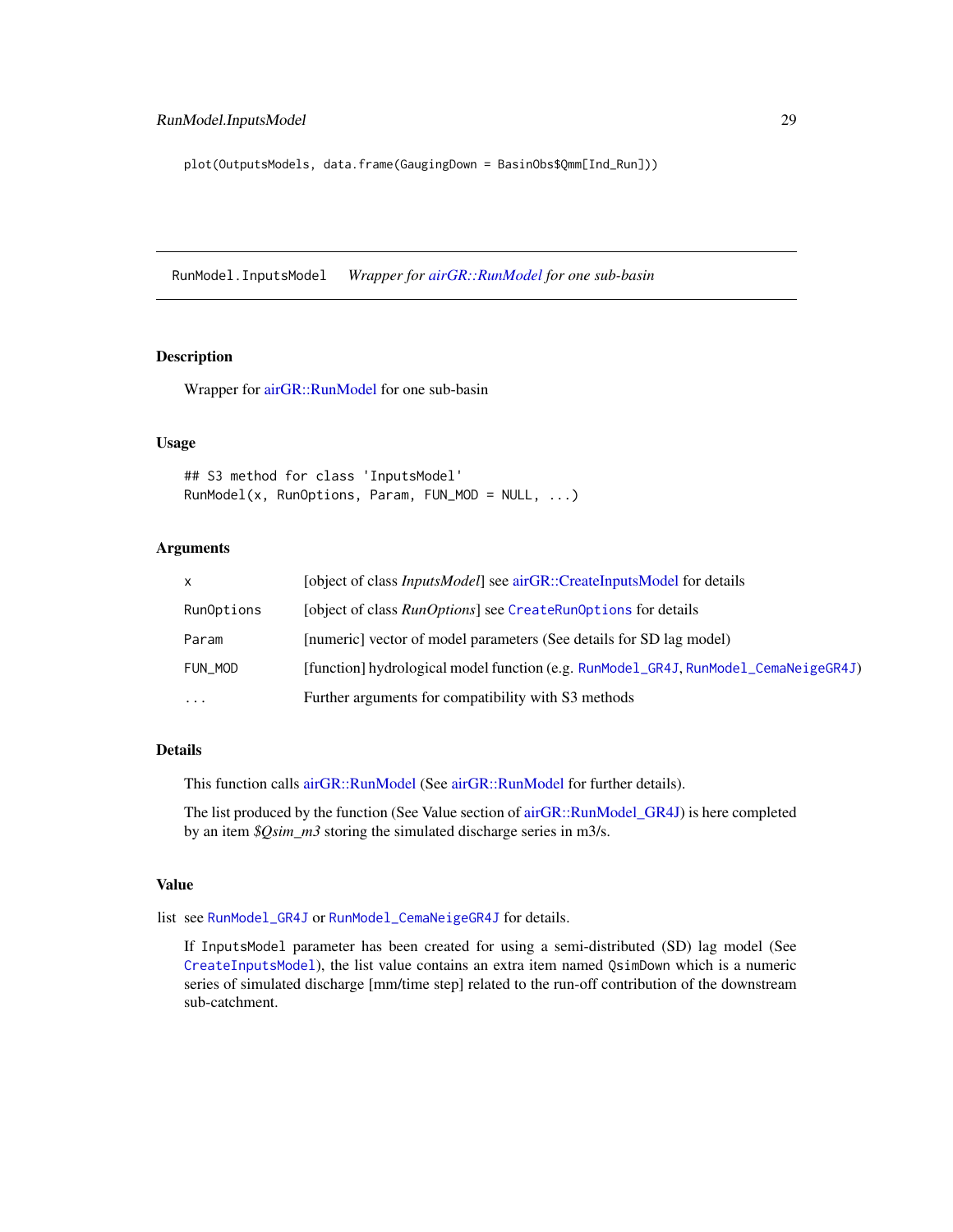<span id="page-29-0"></span>

Run a semi-distributed model from rainfall-runoff model outputs

## Usage

## S3 method for class 'SD' RunModel(x, RunOptions, Param, QcontribDown, ...)

## Arguments

| $\mathsf{x}$ | [object of class InputsMode1] used as InputsMode1 parameter for airGR::RunModel Lag                                       |
|--------------|---------------------------------------------------------------------------------------------------------------------------|
| RunOptions   | [object of class <i>RunOptions</i> ] see CreateRunOptions for details                                                     |
| Param        | [numeric] vector of 1 parameter                                                                                           |
|              | mean flow velocity [m/s]<br><b>Velocity</b>                                                                               |
| OcontribDown | [numeric] vector or [OutputsModel] containing the time series of the runoff con-<br>tribution of the downstream sub-basin |
| $\cdots$     | further arguments passed to or from other methods                                                                         |

## Value

OutputsModel object. See [airGR::RunModel\\_Lag](#page-0-0)

RunModel.Supervisor *RunModel function for a GRiwrmInputsModel object*

## Description

RunModel function for a GRiwrmInputsModel object

## Usage

## S3 method for class 'Supervisor' RunModel(x, RunOptions, Param, ...)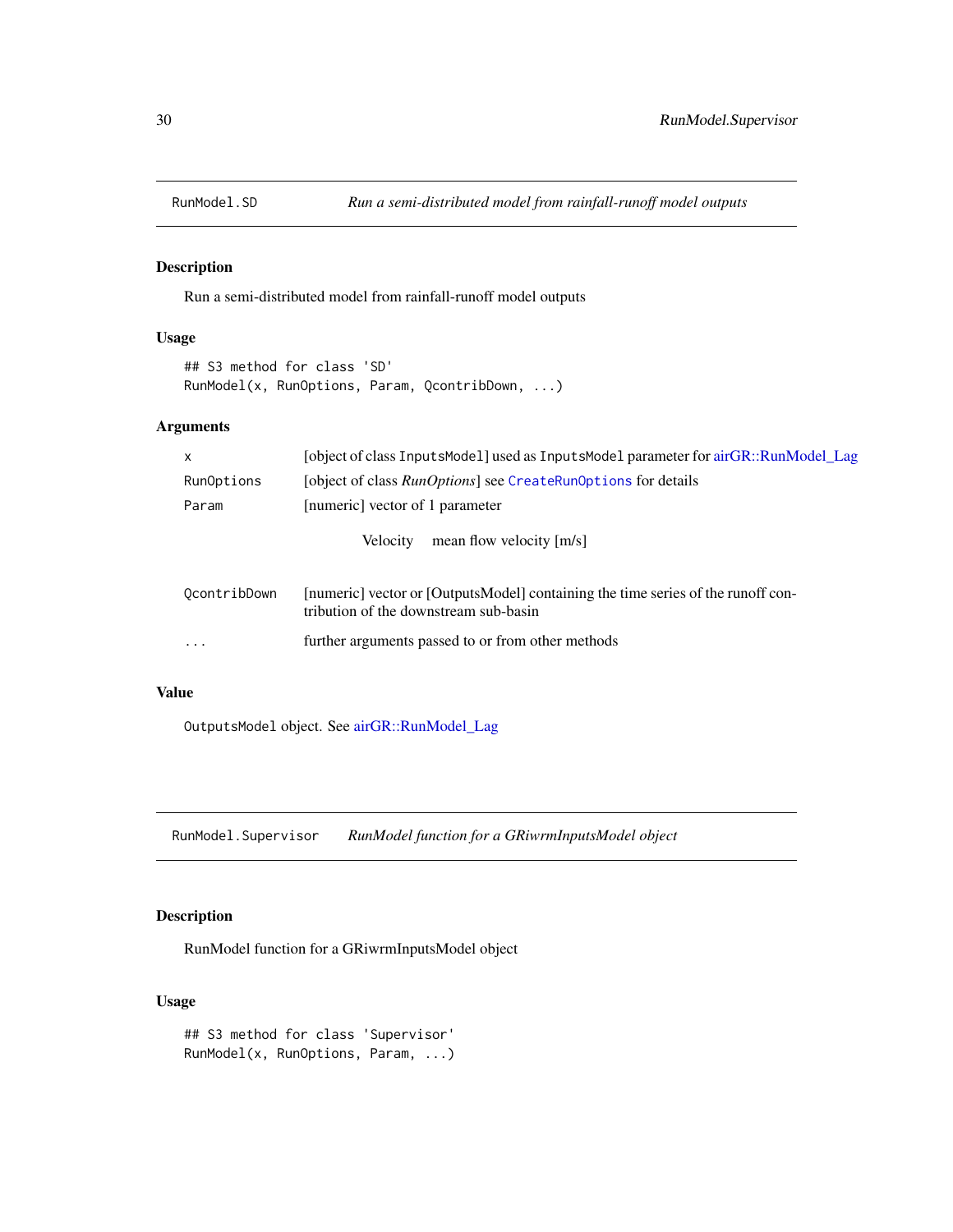#### <span id="page-30-0"></span>Severn 31

#### **Arguments**

| $\times$   | [object of class Supervisor] see CreateSupervisor for details                                                              |
|------------|----------------------------------------------------------------------------------------------------------------------------|
| RunOptions | [object of class <i>GRiwrmRunOptions</i> ] see [CreateRunOptions. GRiwrm] for de-<br>tails.                                |
| Param      | list parameter values. The list item names are the IDs of the sub-basins. Each<br>item is a vector of numerical parameters |
| .          | Further arguments for compatibility with S3 methods                                                                        |

#### Value

*GRiwrmOutputsModel* object which is a list of *OutputsModel* objects (See [airGR::RunModel\)](#page-0-0) for each node of the semi-distributed model

| Severn | Catchment attributes and hydro-meteorological timeseries for some |
|--------|-------------------------------------------------------------------|
|        | gauging stations on the Severn River                              |

#### Description

Catchment attributes and hydro-meteorological timeseries for some gauging stations on the Severn River

## Usage

Severn

## Format

a [list](#page-0-0) with 2 items:

- "BasinsInfo" which contains a [data.frame](#page-0-0) with Gauging station identifier, name, coordinates (GPS), area (km2), mean elevation (m), station type, flow period start and end, the bank full flow (m3/s), the identifier of the following downstream station and the distance to the following downstream station
- "BasinObs" which contains a [list](#page-0-0) with an item by gauging station which contains a [data.frame](#page-0-0) with [POSIXct](#page-0-0) dates, precipitations (mm/time step), potential evapotranspiration (mm/time step) and measured flows (mm/time step)

#### Source

These data are extracted from the CAMEL-GB dataset.

Coxon, G.; Addor, N.; Bloomfield, J.P.; Freer, J.; Fry, M.; Hannaford, J.; Howden, N.J.K.; Lane, R.; Lewis, M.; Robinson, E.L.; Wagener, T.; Woods, R. (2020). Catchment attributes and hydrometeorological timeseries for 671 catchments across Great Britain (CAMELS-GB). NERC Environmental Information Data Centre. (Dataset). doi: [10.5285/8344E4F3D2EA44F58AFA86D2987543A9](https://doi.org/10.5285/8344E4F3-D2EA-44F5-8AFA-86D2987543A9)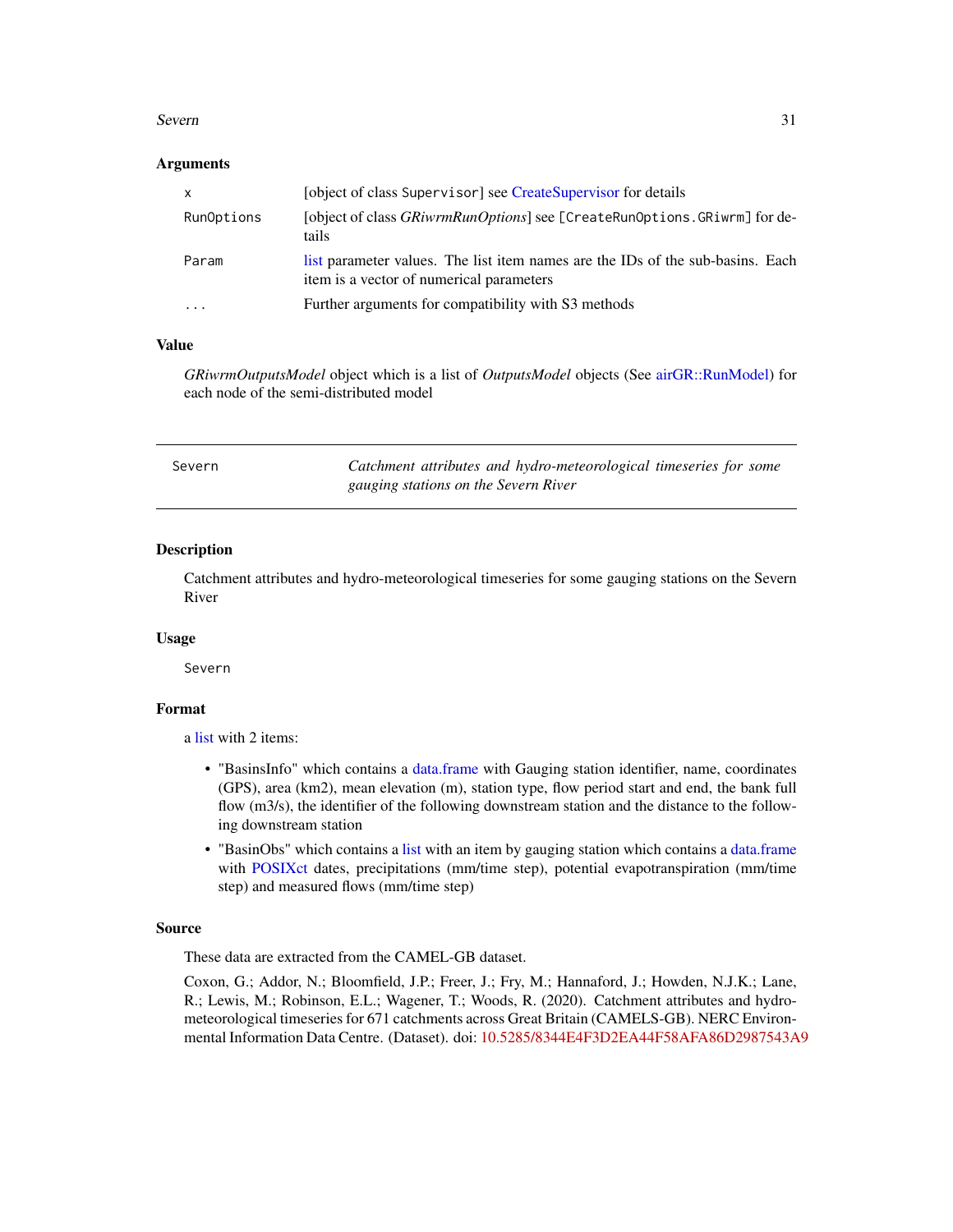# <span id="page-31-0"></span>**Index**

∗ datasets Severn, [31](#page-30-0) -, *[13](#page-12-0)* airGR::Calibration, *[3](#page-2-0)* airGR::CreateCalibOptions, *[5](#page-4-0)* airGR::CreateIniStates, *[16](#page-15-0)* airGR::CreateInputsCrit, *[3](#page-2-0)*, *[11](#page-10-0)* airGR::CreateInputsCrit\_Lavenne, *[11](#page-10-0)* airGR::CreateInputsModel, *[12–](#page-11-0)[14](#page-13-0)*, *[29](#page-28-0)* airGR::CreateRunOptions, *[16](#page-15-0)*, *[26](#page-25-0)* airGR::ErrorCrit\_NSE, *[10](#page-9-0)* airGR::ErrorCrit\_RMSE, *[10](#page-9-0)* airGR::plot.OutputsModel, *[22](#page-21-0)* airGR::RunModel, *[26](#page-25-0)*, *[29](#page-28-0)*, *[31](#page-30-0)* airGR::RunModel\_GR4J, *[29](#page-28-0)* airGR::RunModel\_Lag, *[30](#page-29-0)* Calibration *(*Calibration.GRiwrmInputsModel*)*,  $\mathcal{D}$ Calibration.GRiwrmInputsModel, [2](#page-1-0) character, *[4](#page-3-0)[–6](#page-5-0)*, *[8](#page-7-0)*, *[11](#page-10-0)*, *[16](#page-15-0)*, *[19–](#page-18-0)[21](#page-20-0)*, *[25](#page-24-0)* colnames, *[4](#page-3-0)* ConvertMeteoSD, [4](#page-3-0) CreateCalibOptions, *[3](#page-2-0)* CreateCalibOptions *(*CreateCalibOptions.GRiwrmInputsModel*)*, matplot, *[25](#page-24-0)* [5](#page-4-0) CreateCalibOptions.GRiwrmInputsModel, [5](#page-4-0) CreateController, [6,](#page-5-0) *[19](#page-18-0)* CreateGRiwrm, *[4](#page-3-0)*, [7,](#page-6-0) *[13](#page-12-0)*, *[18](#page-17-0)*, *[21,](#page-20-0) [22](#page-21-0)* CreateInputsCrit, *[3](#page-2-0)* CreateInputsCrit *(*CreateInputsCrit.GRiwrmInputsModel*)*, plot, *[22](#page-21-0)* [10](#page-9-0) CreateInputsCrit.GRiwrmInputsModel, [10](#page-9-0) CreateInputsModel, *[3](#page-2-0)*, *[5](#page-4-0)*, *[10](#page-9-0)*, [12,](#page-11-0) *[16](#page-15-0)*, *[25,](#page-24-0) [26](#page-25-0)*, *[29](#page-28-0)* CreateInputsModel.GRiwrm, *[12](#page-11-0)*, [12,](#page-11-0) *[18](#page-17-0)*, *[20](#page-19-0)*, *[27](#page-26-0)* CreateRunOptions, *[3](#page-2-0)*, *[10](#page-9-0)*, *[29,](#page-28-0) [30](#page-29-0)* CreateRunOptions *(*CreateRunOptions.GRiwrmInputsModel*)*, [15](#page-14-0) CreateRunOptions.GRiwrmInputsModel, [15,](#page-14-0) *[27](#page-26-0)* CreateSupervisor, *[6](#page-5-0)*, [18,](#page-17-0) *[31](#page-30-0)* data.frame, *[4](#page-3-0)*, *[7,](#page-6-0) [8](#page-7-0)*, *[11](#page-10-0)*, *[13](#page-12-0)*, *[25](#page-24-0)*, *[31](#page-30-0)* DiagrammeR::mermaid, *[21](#page-20-0)* environment, *[18](#page-17-0)* function, *[5,](#page-4-0) [6](#page-5-0)*, *[16](#page-15-0)* getNoSD\_Ids, [19](#page-18-0) getSD\_Ids, [20](#page-19-0) graphics::legend, *[25](#page-24-0)* GRiwrm *(*CreateGRiwrm*)*, [7](#page-6-0) isNodeDownstream, [20](#page-19-0) legend, *[25](#page-24-0)* list, *[3](#page-2-0)*, *[5](#page-4-0)*, *[7](#page-6-0)*, *[11](#page-10-0)*, *[16](#page-15-0)*, *[19](#page-18-0)*, *[22](#page-21-0)*, *[25](#page-24-0)*, *[27](#page-26-0)*, *[31](#page-30-0)* logical, *[4](#page-3-0)*, *[8](#page-7-0)*, *[13](#page-12-0)*, *[20,](#page-19-0) [21](#page-20-0)* matrix, *[4](#page-3-0)*, *[6](#page-5-0)*, *[11](#page-10-0)*, *[13](#page-12-0)*, *[22](#page-21-0)* NA, *[8](#page-7-0)* NULL, *[25](#page-24-0)* numeric, *[4](#page-3-0)*, *[6](#page-5-0)*, *[8](#page-7-0)*, *[11](#page-10-0)*, *[13](#page-12-0)*, *[16](#page-15-0)*, *[18](#page-17-0)*, *[21](#page-20-0)*, *[25](#page-24-0)[–27](#page-26-0)* par, *[25](#page-24-0)* plot.default, *[25](#page-24-0)* plot.GRiwrm, [21](#page-20-0) plot.GRiwrmOutputsModel, [22](#page-21-0) plot.Qm3s, [24](#page-23-0)